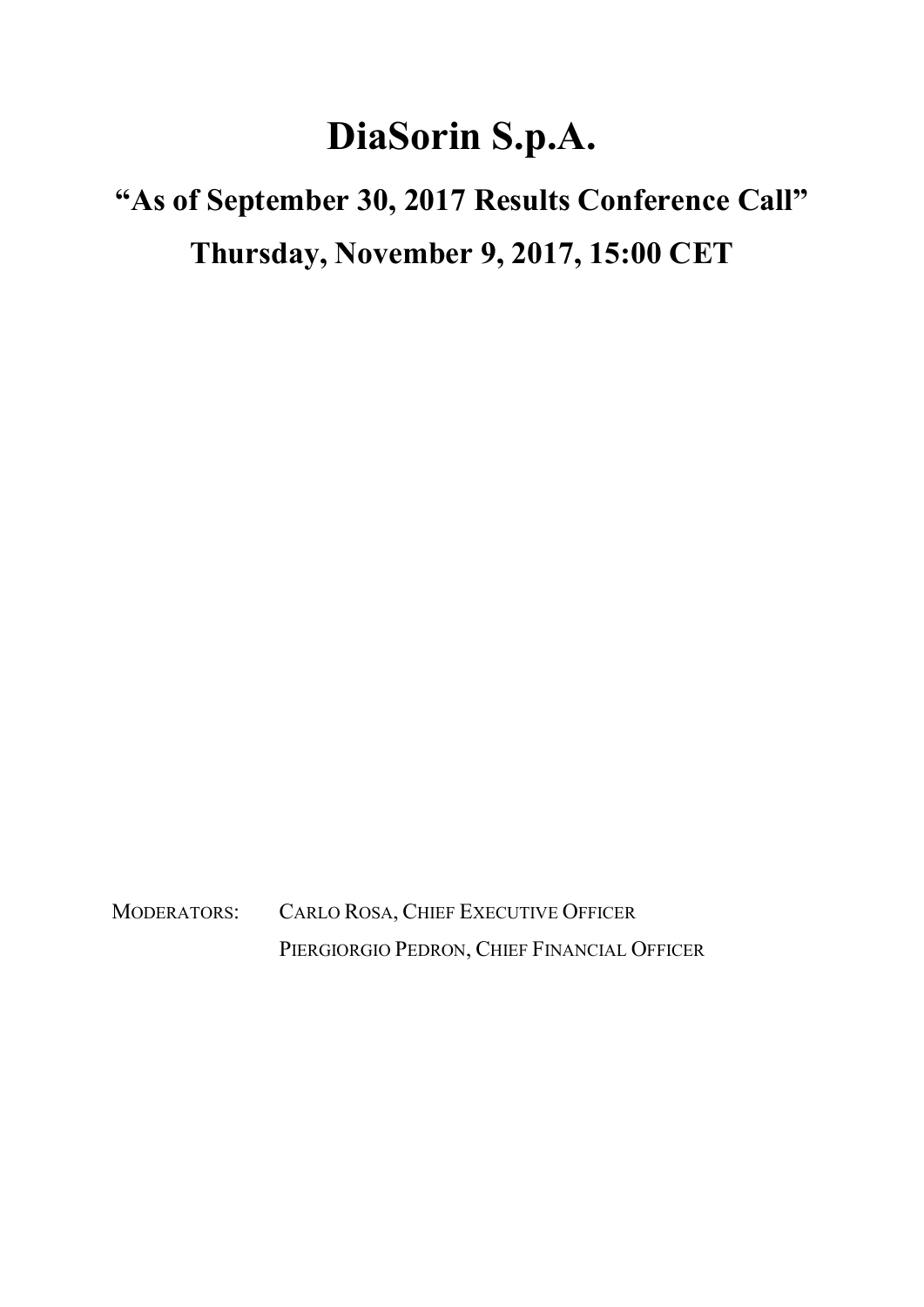OPERATOR: Good afternoon, this is the Chorus Call conference operator. Welcome, and thank you for joining the DiaSorin results of...as of September 30, 2017, conference call. After the presentation, there will be an opportunity to ask questions.

> At this time, I would like to turn the conference over to Mr. Carlo Rosa, CEO of DiaSorin. Please go ahead, sir.

CARLO ROSA: Thank you, operator. Ladies and gentlemen, good afternoon, and welcome to our quarter 3, 2017 conference call. As usual, I will comment in a qualitative way some of the events that characterize this quarter, and then I will turn the microphone to Mr. Pedron, who is going to go through the financials.

> Let me say that this quarter was, in fact, full of extraordinary events, and I will take you through each of them. First one is that we acquired and we completed the acquisition of the Siemens ELISA business.

> As we have discussed before, the rationale for this acquisition is that it did provide us with access to several hundred customers that they're using ELISA, for which we do have a equivalent chemiluminescence parts. And this we have calculated that there is an installed base...potential additional installed base of between 200 to 300 systems that we'll be able to place within customers in the next 3 years, cannibalizing the existing ELISA business of Siemens with our own platforms.

> The transfer of the business from Siemens to us already started. It's, I will say, flawless so far, and we started to serve from our logistic center all the existing Siemens accounts. So I would say that so far so good. This is something very similar to what happened [technical difficulty]. So let me say we have already done this once before, and I do not foresee any hiccup with this acquisition.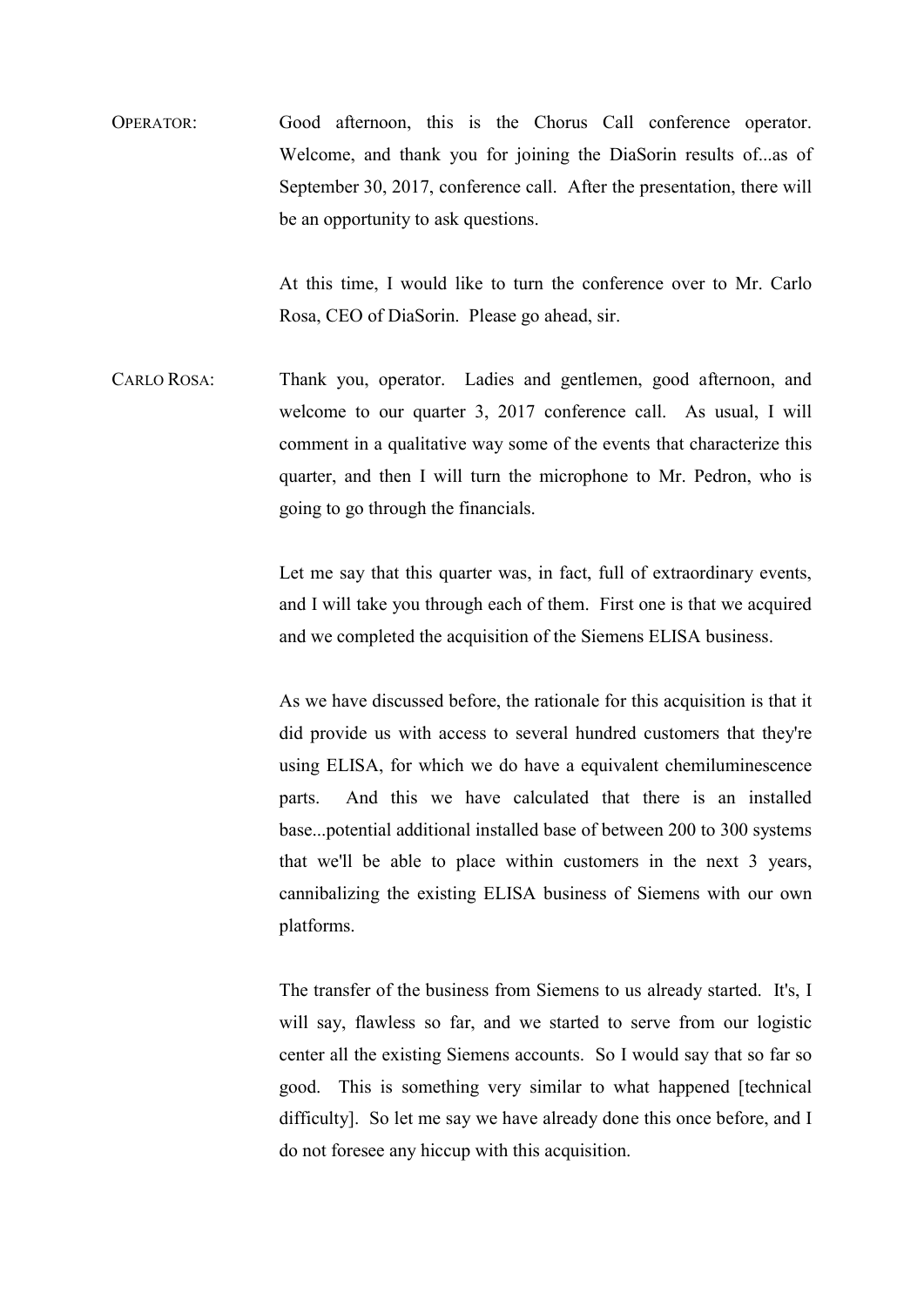The second item that I would like to cover has to do with the fact that, as we have discussed when we presented our previous [ph] plan, we intended to outsource certain services in order to extract value and synergies and also eliminate from our perimeter of activities certain activities, in fact, that are non-core. And if you remember, the first one had to do with centralizing logistics and order entry. That has been done, and it started in Quarter 2. It is in quarter 3.

 So during the quarter, we had some initial elements of this transition. And what we have seen is that because of the fact that, in...at the same time, we are transferring our inventory to the third party as well as we had to initiate shipments of the Siemens product as part of the Siemens acquisition, we decided on purpose to move to October some of the large shipments to certain distribution areas.

 And this is why you will see...and we will comment it later, that on the revenue level, especially on the distribution side in certain geographies, you see a delay in revenues. But that is associated with the fact that with this congestion of activities, we decided to give priority to the direct customers versus distribution, where we know that distributions do have, in fact, local inventory.

 The transfer is completed. We also have transferred out employees. We've closed down our call centers, and so we expect, moving forward, to exert the benefits of this project. Let me remind you that, as we have described during the long-term plan, starting from next year, we expect  $\epsilon$ 2 million to  $\epsilon$ 3 million savings on the cost line, again from the outsourcing of this apparatus.

 The third element that I would like to discuss and disclose is the fact that we have initiated litigation with a third party in the US. And this is intended to get access to the US market with one key assay for stool. Litigation started a couple of months ago, and we believe it's going to be concluded in September of 2018. Again, this is not to protect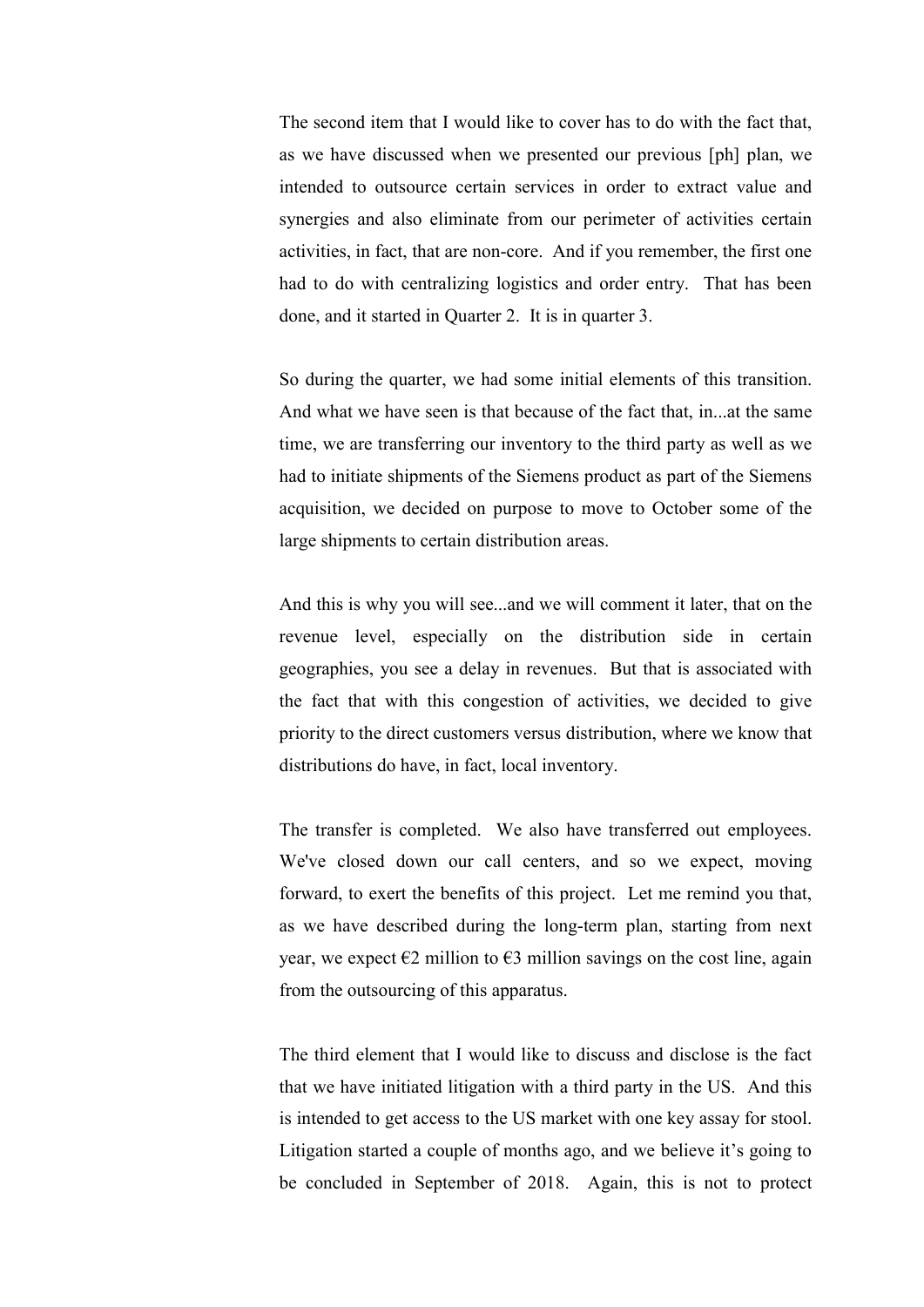existing sales, but it is to grant access with one product, which we consider strategic to the US market.

 The combination of costs associated with the outsourcing of logistics plus a combination of the cost associated with this litigation amounts to roughly  $E2$  million. So in the quarter, you see that there is an outstanding cost of  $\epsilon$ 2 million in the [technical difficult]. I think, Mr. Pedron will add more color to this.

 The last element that I would like to discuss has to do with the fact that we have announced the shutdown of our Irish facility based in Dublin. This has already been communicated to the authorities in Ireland and to the employees. The reason for this is very simple. After the acquisition of the Focus assets, it is very clear that the center of gravity for our molecular activities is, in fact, in California.

 If you remember, Ireland was under the DiaSorin perimeter, the center for molecular development. At this point, it's very clear that it would have been...this would have created unnecessary complication and, therefore, we decided to close the site. This will be done throughout the next 3 quarters, so we expect to have all done by the second half of next year.

 We expect that we will incur into certain costs, one-off cost in the range of  $\epsilon$ 6 million to  $\epsilon$ 8 million. But also, we calculated that the benefit...annual benefit from the closeout are in the range of  $\epsilon$ 7 million. So the return of this investment is going to be fairly rapid. So with that, overall this has been a quarter that certainly has had a few extraordinary events in terms of activities, which were already stated in the SEP [ph] but now affected.

 Now if we move to the revenues for the quarter, as I always do, I'm going to comment revenues at constant exchange rate. And at constant exchange rate, revenue growth in the quarter was 4.3%. Now in this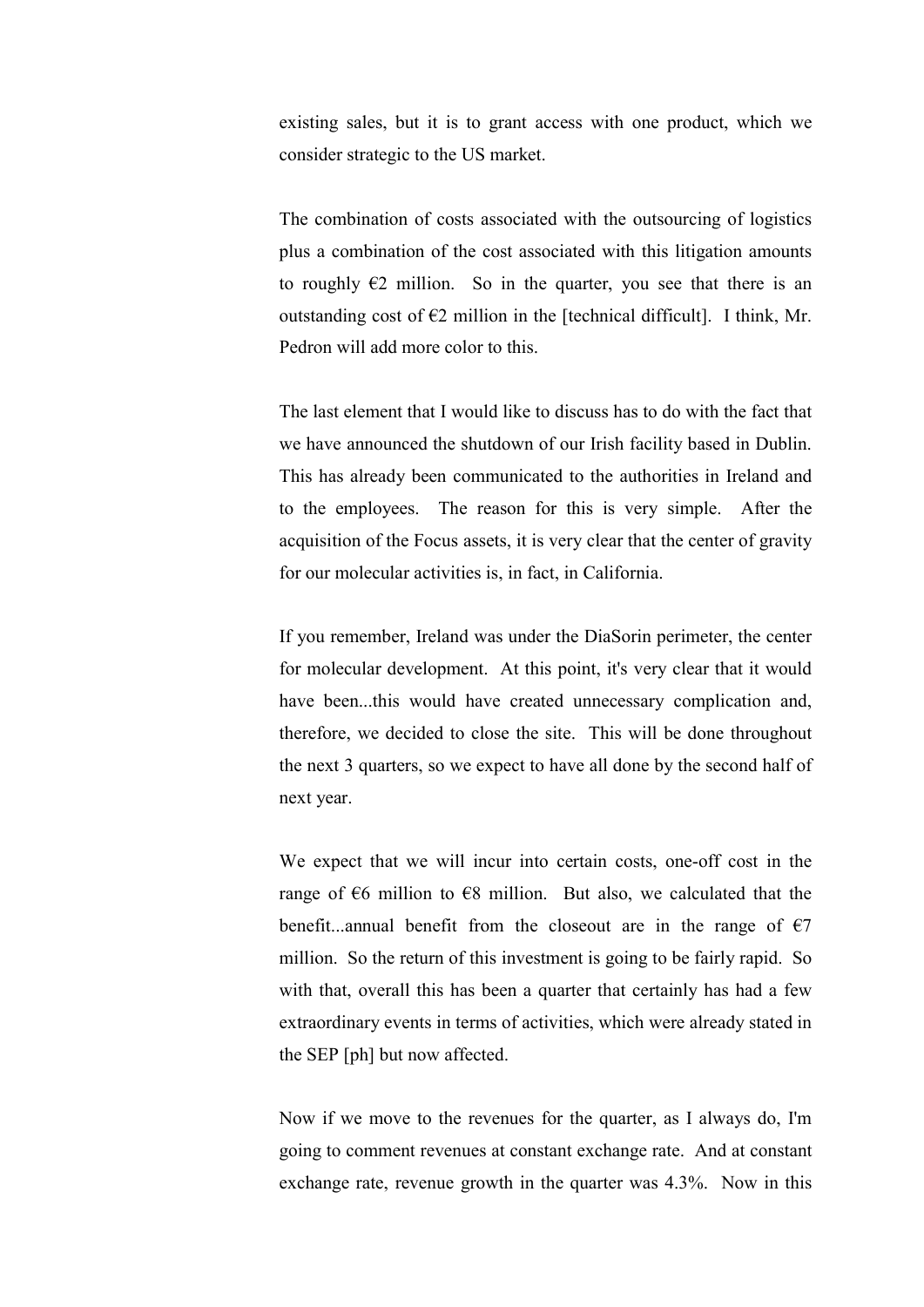case, what we want to highlight is that there are 2 extraordinary events, which have affected this quarter.

 The first event has to do with the fact that the bad weather situation in the US has created a delay in sales of Vitamin D to the 2 largest accounts we have in the US. If you have followed press release from both LabCorp and Quest, they do report one-off effect of a slowdown of revenues related to the bad weather.

 And clearly, Vitamin D, that is a noncritical assays, but is more done in...during the physical check, has suffered the most. And in fact, you will see when I will comment my revenues by technology that Vitamin D, that has been in the last 2 quarters, flattish, shows a negative result in the quarter, but it's driven completely by this delay in orders in the US.

 The second event that has, as I said before, delayed revenues to the quarter 3 is the fact that when we started implementation of logistic, we have delayed shipment to Q3 in certain geographical areas and mainly certain distributors, and this is...and this has been done, again, to alleviate some of the efforts of the logistic team and give priority to the direct customers versus exports. For the sake of reference, we believe that the effect of these 2 phenomenons together in the quarter is in the range of  $€3$  million.

 Now if we go now by revenues by geographies, and we start from Europe, Europe in the third quarter had a very strong performance, 7% growth versus last year. And again, this has to do primarily with 3...with 2 markets, let me say.

 One is Germany where, notwithstanding the fact that we have a very strong business there, we continue to see high single-digit growth in this market. And the second one, which has been a surprise to us, very positive, is actually Italy. If you remember, until the end of last year,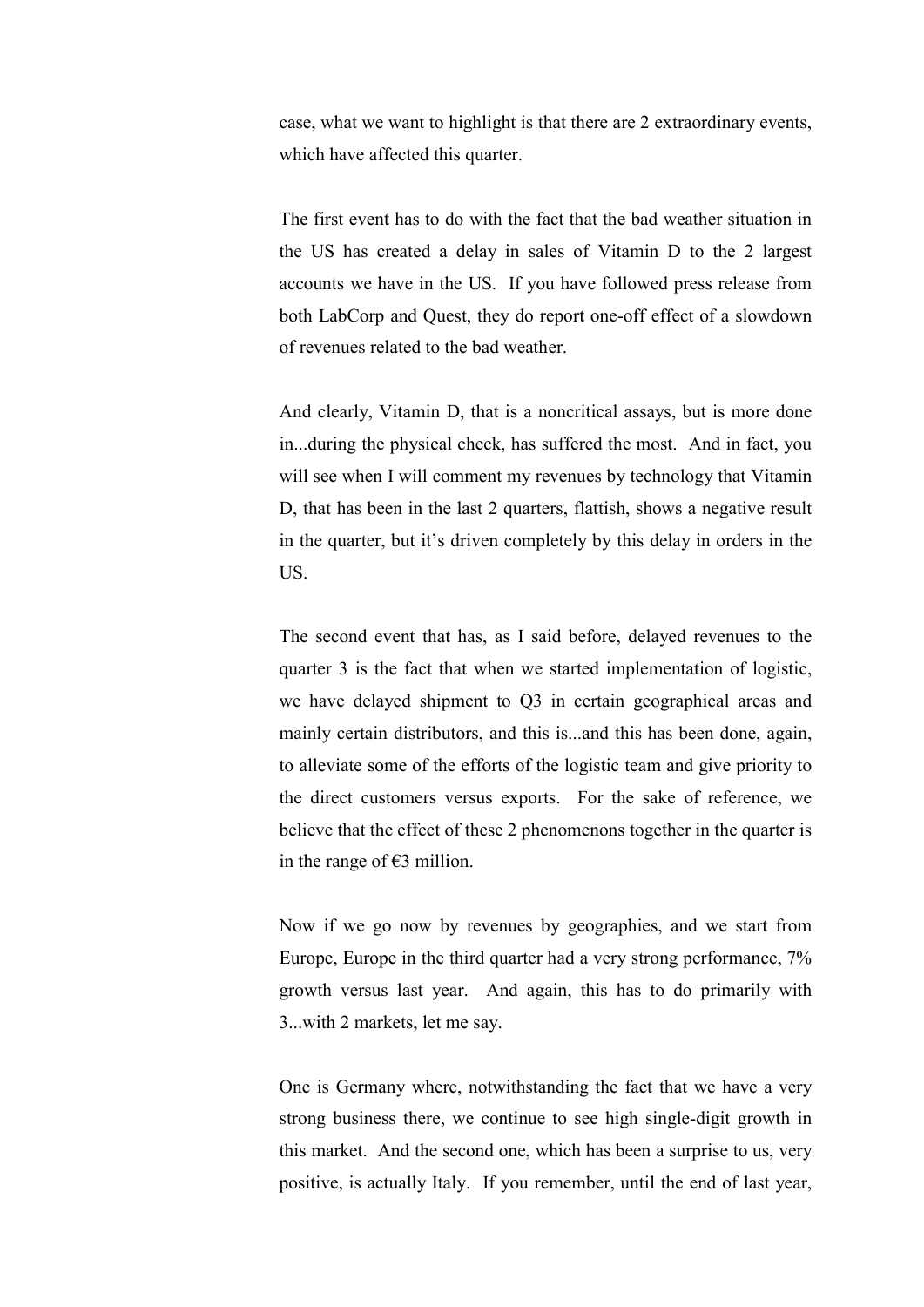Italy was showing very weak performance. And that had to do with an attempt of the government to curb volume testing. Truth of the matter is that starting from the second quarter, announcing it still today, Italy is rebounding actually.

 And in quarter 3, we have a growth of 15%. And this takes the 9 months growth of Italy to 6.8%. So that's certainly something that was not necessarily expected, but it is important for us since Italy still represents over...around 10% of our overall revenue. So as far as Europe is concerned, we continue the strong growth in this geography.

 Then let's turn to North America. North America, without considering the one-off...let me say, the effect of the DiaSorin Molecular revenues, which do not make still the year-to-date result comparable, and if we just look at our, let me say, traditional ELISA franchise, the growth in North America has been 3.6%, notwithstanding the fact that Vitamin D has been very weak in this quarter.

 And the reason why it has been weak, again, has to do with a significant drop in volumes in certain states, namely Florida and Texas and Georgia, which were hit by the bad weather. And fundamentally, the big reference lab did not see orders for Vitamin D for almost 6 weeks.

 Now, we see that it bounced back to normality. We see in the most recent months that we are back to the volumes that we have seen traditionally. So we expect the next quarter to be in line of historical numbers. But certainly, we took a hit on this month.

 But notwithstanding this, again, we have seen growth of 3.6%, and this is mainly driven by the Infectious Disease franchise. We're now are at full steam at Quest with all our products. It's the first quarter where now all the products have been implemented and in line and offered by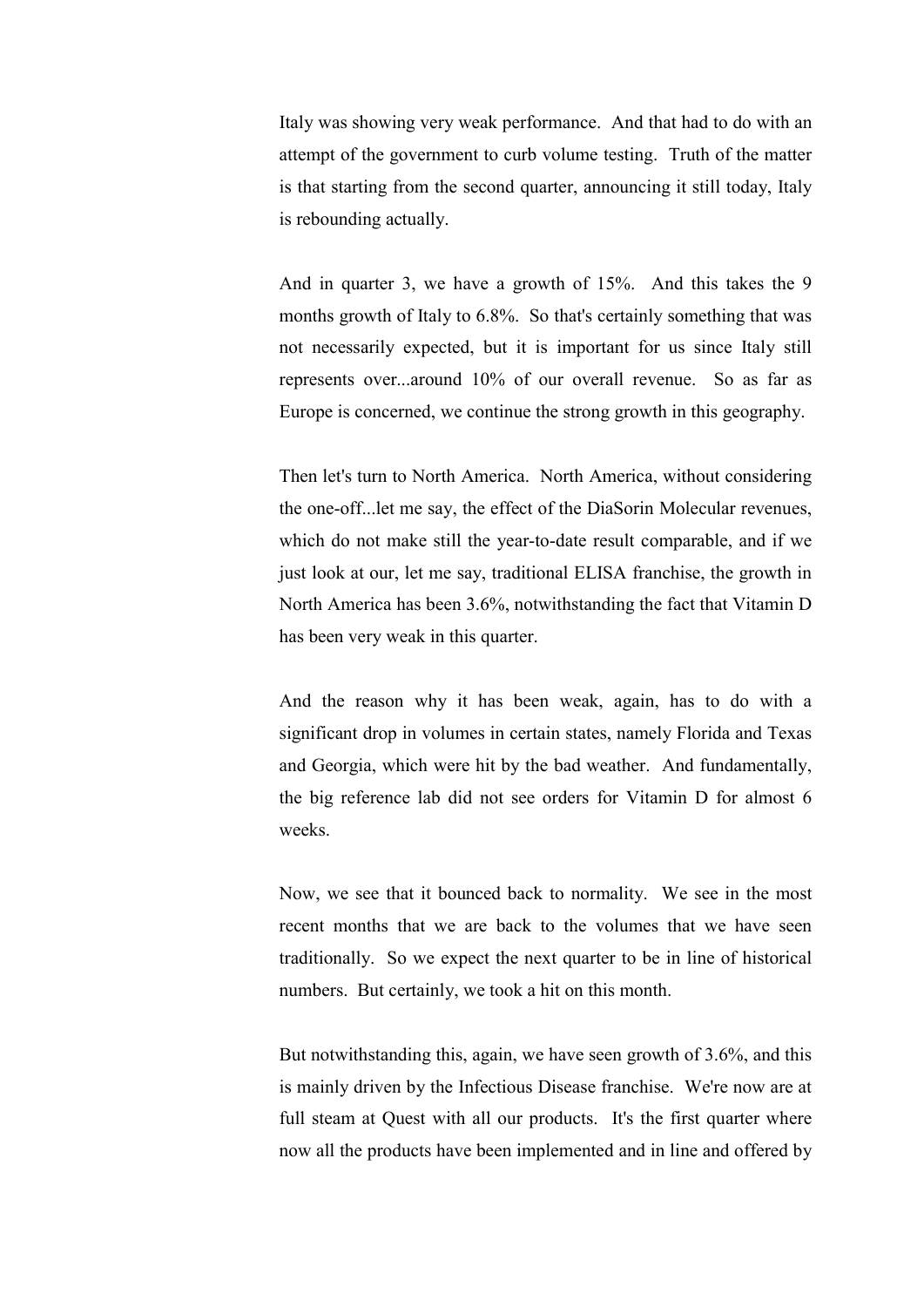Quest. And this clearly makes our revenues extremely strong in the US with these products.

 Now, if we move to Asia Pacific, you see that at constant exchange rates in Q3, there has been a significant slowdown of 1.2%. So the growth has only been 1.2%. But this, again, go back to my initial comment.

 Within Asia Pacific, there are 2 distributors where we have elected not to ship in quarter 3, again, to alleviate the work of the third-party logistics. And this is why you see this region that there is apparently a slowdown in revenues. But certainly, you will see in the next quarter that things go to normality because this has been simply a move from one quarter to the other.

 Within Asia Pacific, China continues to perform in line with expectation. There's a 20% growth in Q3, and 20% growth in the first 9 months. So the main geography is doing okay and as planned.

 Last but not least, let's discuss about Latin America, where there has been a growth of, in the 9 months, around 8%. But in Latin America, the most strategic country is Brazil. And in Brazil, we continue to see high double-digit growth, 17% in Q3, and 17% in 9 months.

 So we continue to see a very healthy trend of the business due to the stabilization of the country and also stabilization of the currency. So overall, I'm saying that I think the quarter 3 results have to be interpreted correctly because with lots of moving parts.

 And now, I will allow our CFO, Piergiorgio Pedron to take you through the numbers with more quantitative comments to the quarter. Thank you, Peirgiorgio.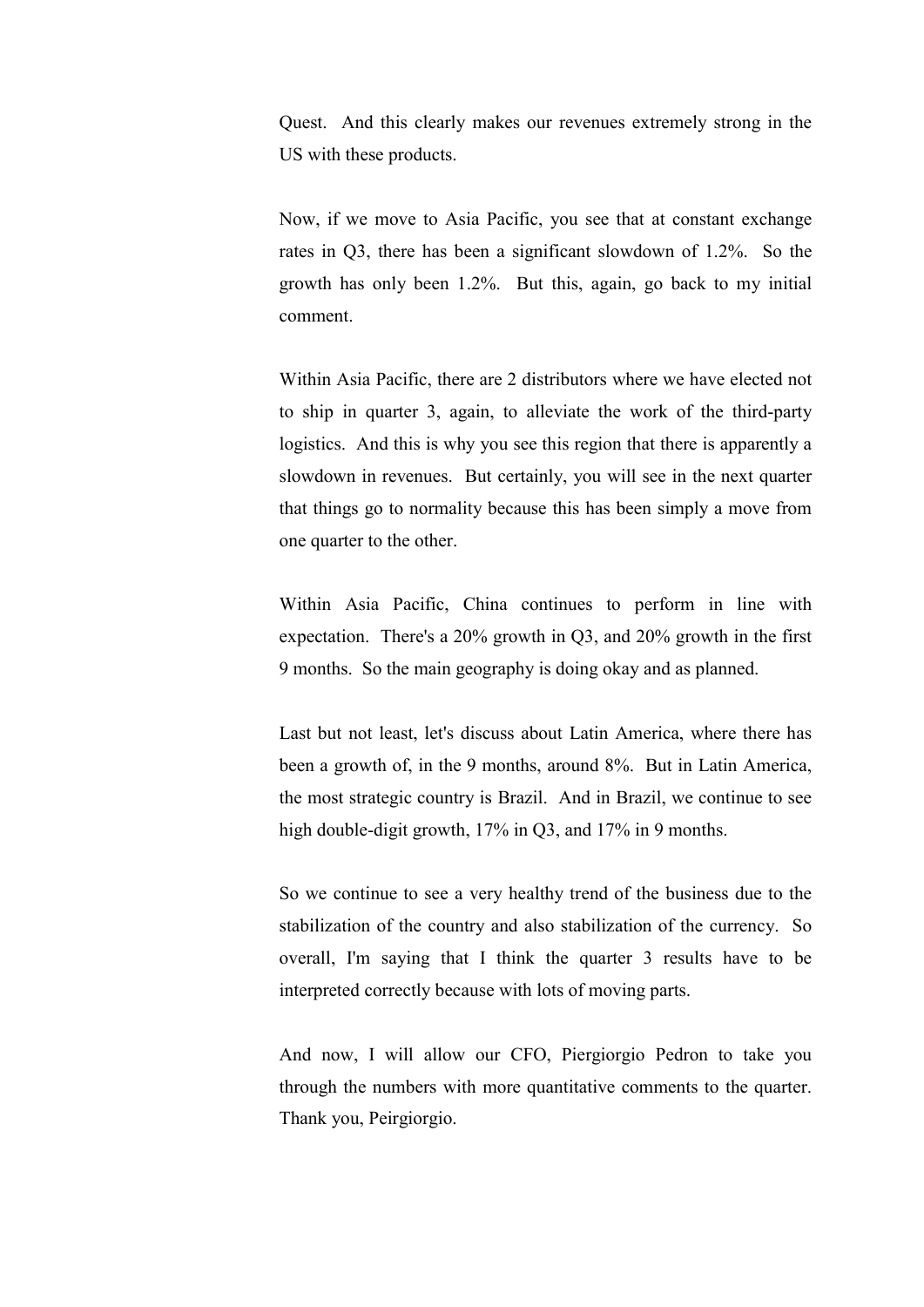PIERGIORGIO PEDRON: Thank you, Carlo. Good afternoon, everybody. In the next few minutes, I'm going to walk you through the financial performance of DiaSorin during the first 9 months of 2017. And I would also make some remarks contribution of the third quarter.

> Before we start, let me please remind you that we began reporting the Focus business since May 2016. And so the perimeter of consolidation up to September '17 is different from the one of last year. Besides, as already said by Carlo, please note that the recent Siemens ELISA acquisition, even though impacting our balance sheet numbers, does not have any effect on our P&L. You will start...we will start seeing the effect of the Siemens ELISA acquisition starting from Q4, the effect on the P&L.

> So with that, as usual, I would like to start with what we believe are the main highlights of the period. We grew the first 9 months of the year with the revenues in line with our full year guidance and with a material increase over 2016, €55 million or 13.3% constant exchange rate, these, in spite of the impact on Q3 of the 2 one-off events that Carlo just mentioned.

> We closed September year-to-date EBITDA in line with our full year guidance with a strong growth over the previous year, 15.5% or about  $E25$  million at constant exchange rate, and with an EBITDA margin just a touch below 39%.

> Q3 EBITDA at €56 million, or 37.5% of revenues, grew compared to last year by about 3.5% at constant exchange rate and scope of consolidation, whereas it is flattish at current exchange rate. Again, I believe it is worth underlining that quarter 3 has been affected by those one-offs we just discussed about, and that I will cover again later more in details. And net of these elements, the profitability of the quarter is in line with what we have recorded so far.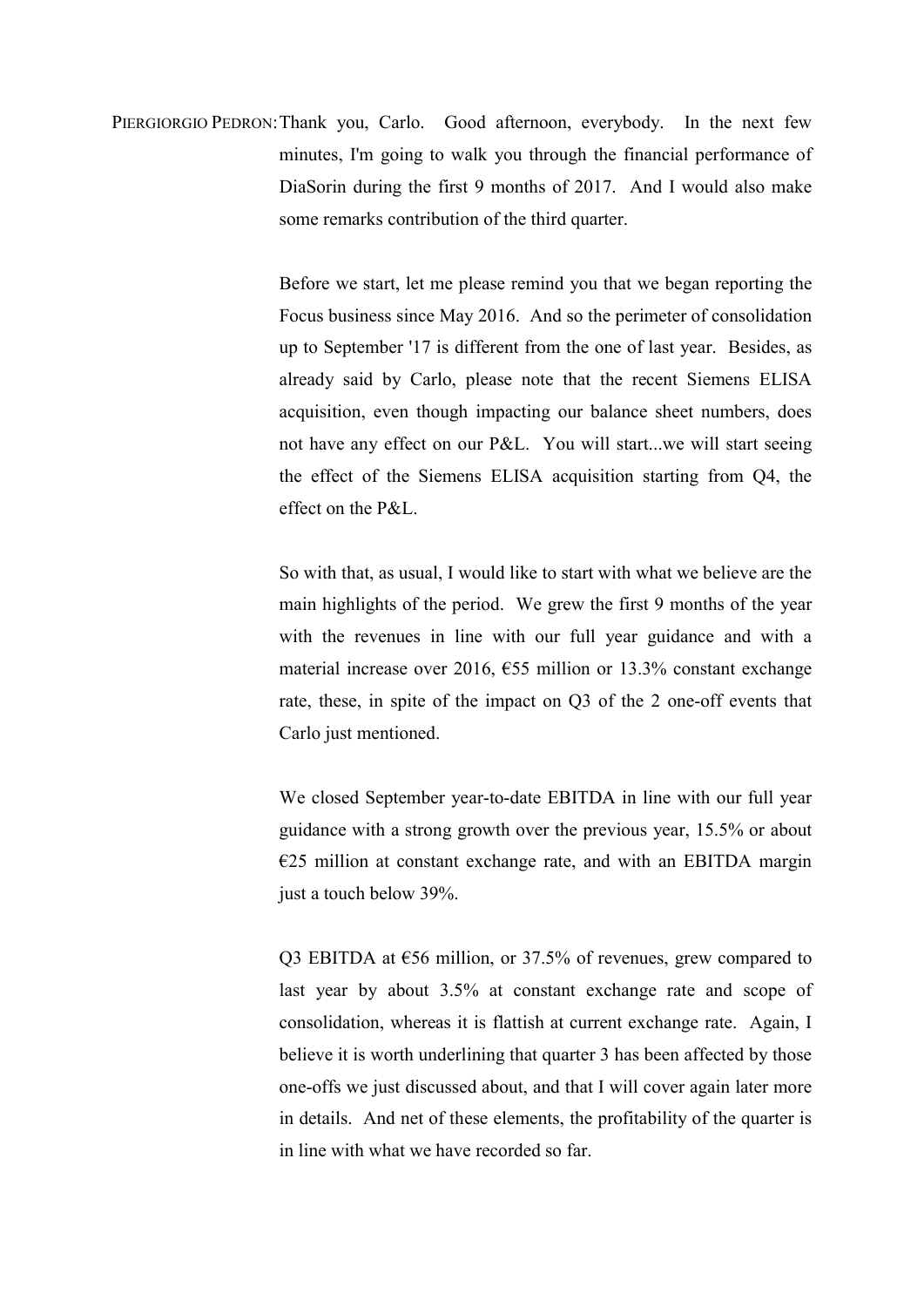Lastly, DiaSorin keeps confirming its ability to generate a strong free cash flow,  $\epsilon$ 97.5 million in the period. This allowed us to close September with a positive net financial position of about  $\epsilon$ 130 million, after having paid in May dividend to our shareholders for about  $644$ million; and in September, about  $E30$  million for the acquisition of the Siemens ELISA business. As you may recall, the total consideration for this business was about  $\epsilon$ 47 million. The remaining balance will be paid in decreasing installments during the next 3 years.

 Let's now go through the main items of the P&L. September year-todate revenues at  $\epsilon$ 468.6 million grew by 13.4% compared to last year. The growth at constant exchange rate is almost the same, 13.3%, since in Q3, we had about  $\epsilon$ 4 million FX headwind, mainly driven by the depreciation of the US dollar and the Chinese yuan, which upset the positive effects we experienced in the first half of the year.

 Let me remind you that the currency to which the group is most exposed is the US dollar and that for every \$0.01 movement of the dollar against the euro, DiaSorin revenues move of about  $\epsilon$ 2 million on a yearly basis. This is the same number we shared with you a few quarters ago. Considering how the US dollar closed Q4 2016 and where it is trending now, I think it is fair to say that we will likely experience some FX headwind also in the next quarter.

Gross profit at  $\epsilon$ 319.7 million grew by 13.2% or about  $\epsilon$ 37 million compared to last year, closing the first 9 months of 2017 with a ratio over revenues of 68.2%, which is basically in line with 2016. This is the result, on one side of higher sales of specialty products, Vitamin D 1, 25 and all the stool [ph] panel to mention a few; some positive aspects from manufacturing efficiencies; and the lower depreciation rate of our revenues, which almost completely offset, on the other side, price pressure on some CLIA "Me-too" [ph] products and the slightly dilutive effects of the Focus business. Again, these elements have already been discussed in the previous quarters.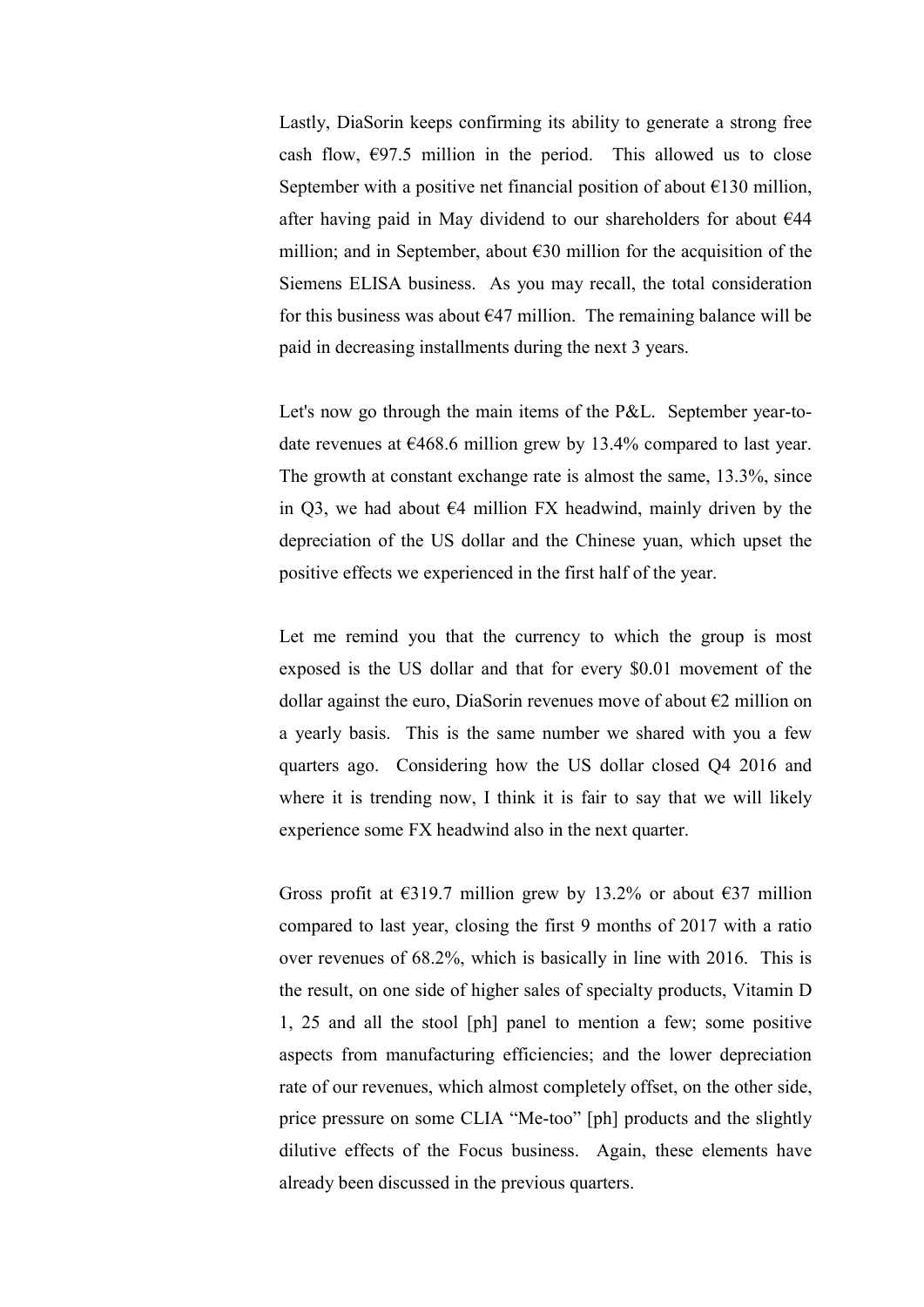Total operating expenses at  $\epsilon$ 170.1 million, or 36.3% of revenues, have increased by 13.8% compared to last year. Please remember that as we saw in the previous quarters, and we will see for the next few ones, about  $\epsilon$ 3 million of the reported quarterly OPEX is driven by the depreciation of the intangible assets coming from the Focus business acquisition.

 Net of this depreciation, September year-to-date reported OPEX would have grown by about 11%, and the ratio on revenues would have been 34.3% against 35% of September year-to-date...September 2016 yearto-date.

If we move now to the other operating expenses at  $64.8$  million, we see that they are lower than 2016 by  $\epsilon$ 2.3 million. 2016 was affected by some material non-recurring expenses, mostly driven by the costs associated to the Focus business acquisition, which explains the majority of this difference.

 2017 number includes some restructuring costs associated with the start up of the European logistic hub, the project discussed by Carlos a few minutes ago; some costs related to the Siemens ELISA business acquisition on top of expenses related to the initiation of legal action in the US concerning the future introduction of certain diagnostic tests into that market. As a result of what I just described, September yearto-date EBIT at €144.8 million or 30.9% of revenues has increased compared to 2016 by 15% or almost  $E$ 19 million.

 The tax rate at 32% is 100 basis points better than 2016. This variance is in line with our expectation and is mainly driven by a reduction of the Italian corporate income tax rate from 27.5% to 24%. Net result at  $\epsilon$ 95.7 million or 20.4% of revenues is higher than the previous year by  $€13$  million or almost 16%.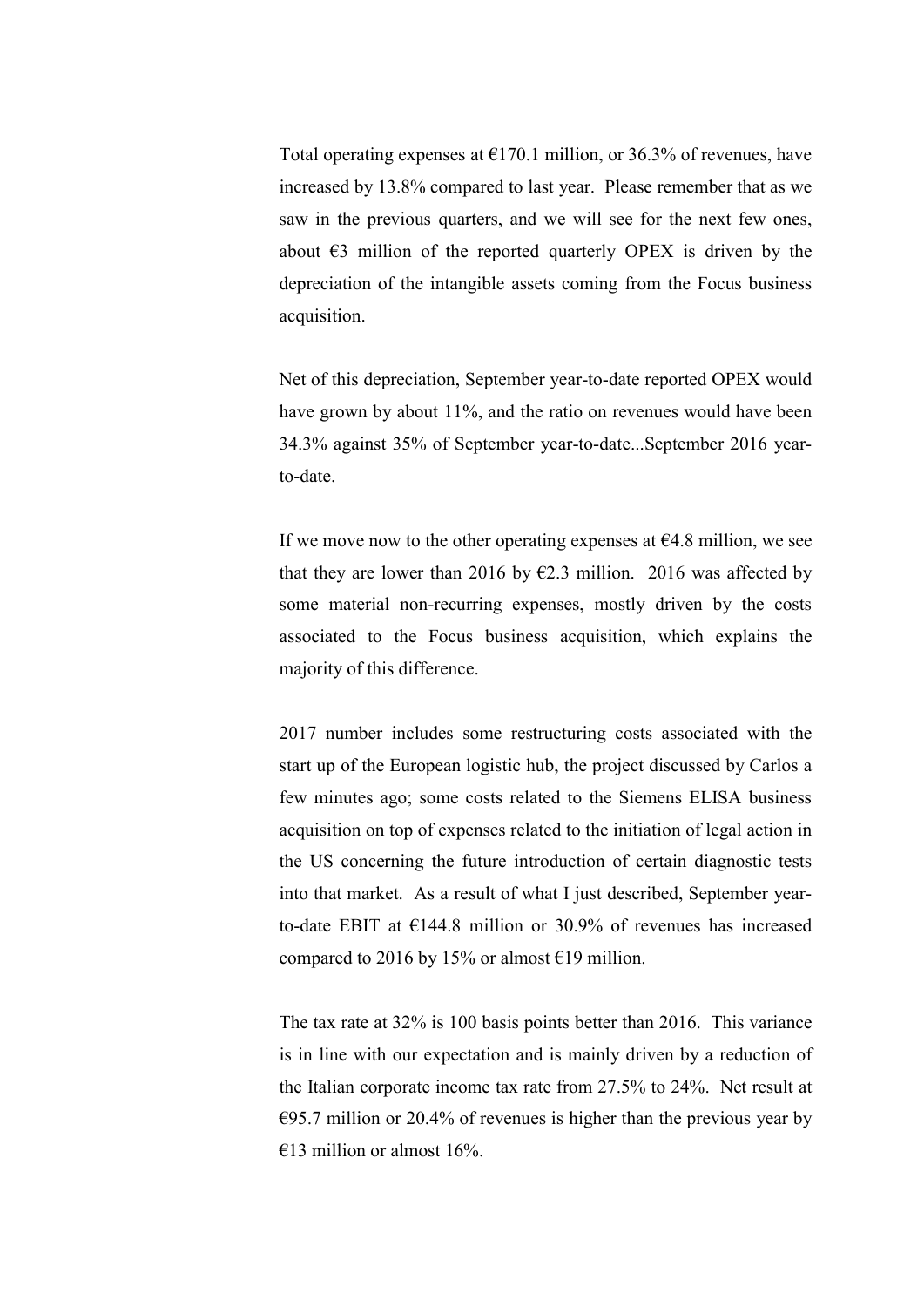Lastly, September year-to-date EBITDA, at  $E$ 182.2 million, is better than last year by almost  $\epsilon$ 24 million or 15%. The variance at constant exchange rate is positive for 15.6%. EBITDA ratio of revenues of 38.9% is 60 basis points better than last year.

Moving to quarter 3, we had an EBITDA of  $\epsilon$ 56 million or 37.5% of revenues, in line with last year. Again, as I said, in order to better understand the quarter, I believe it is worth underlining that Q3 has been impacted by some one-off costs for about  $\epsilon$ 2 million.

 And to be more specific, the costs associated with the start up of the European logistic platforms, and these costs are spread across several lines of our P&L, and as just described, the expenses related to the legal action in the US. These 2 elements, together with some negative FX headwind in the quarter, contributed to explain the EBITDA of the period, which, net of this one-off, would have been in line with the trend of the last few quarters.

 Going back for one moment to the European logistic platform, I would like to share with you that we will start seeing the benefit of this project from 2018 with total expected saving in the range of about  $\epsilon$ 2 million to  $\epsilon$ 3 million per year, once this initiative will be fully up and running. Let me clearly remind you that this plan was anticipated in our Investor Day, back in June and is one of the initiatives we are implementing to improve the overall efficiency of the Group.

 Let me we now move to the net financial position and the free cash flow. DiaSorin closed the period with a positive net financial position of  $\epsilon$ 113.3 million and about  $\epsilon$ 152 million in cash. This is the result of what we discussed so far and is confirming the ability of the Group to generate a predictable and strong cash flow.

During the first 9 months of 2017, we generated almost  $\epsilon$ 98 million. It is worth mentioning that up to September, DiaSorin cashed out about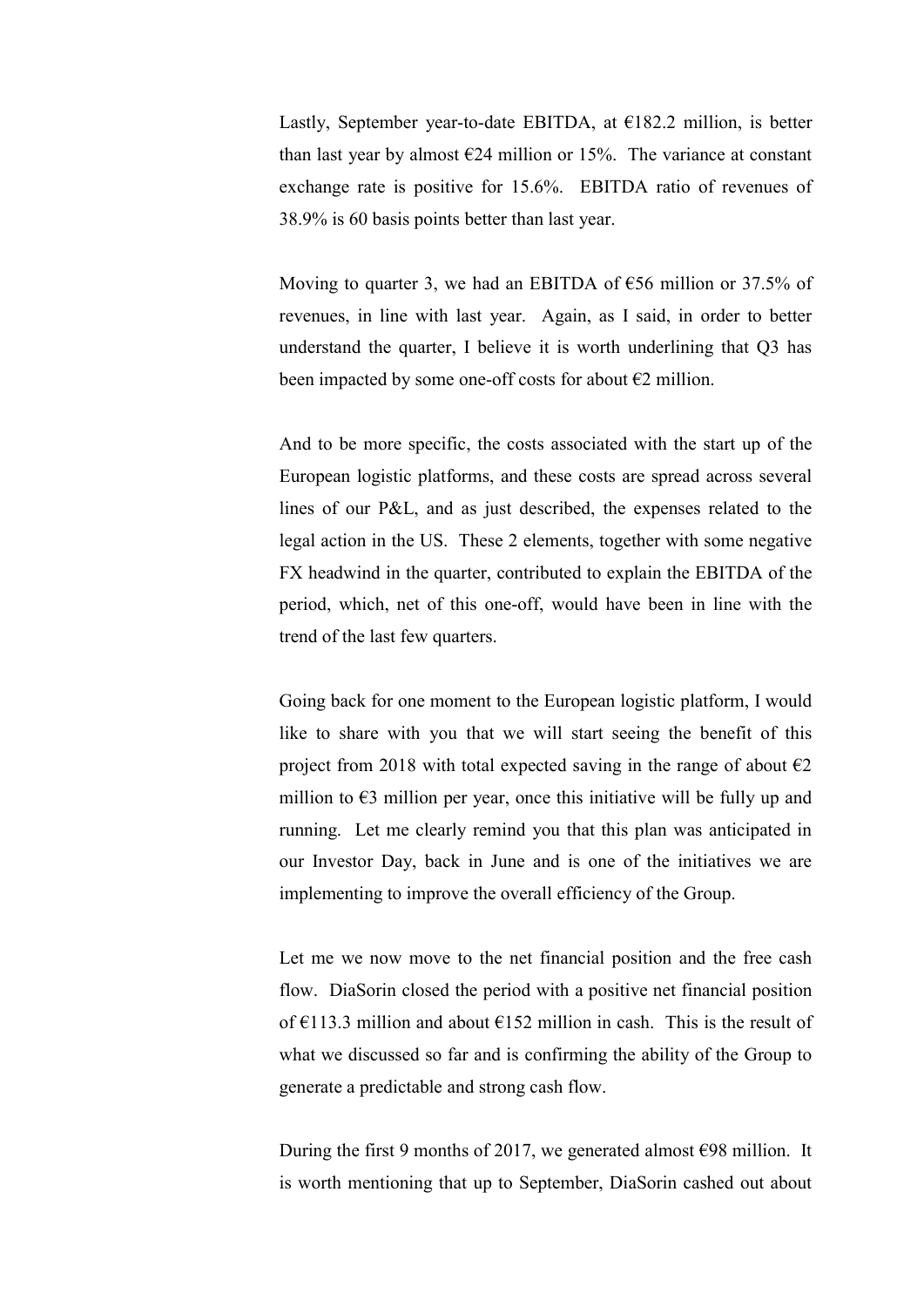$€10$  million more taxes than last year, and this is mainly driven by the tax payment...by the tax payment phasing mechanism in it Italy, so it is just a timing effect, and invested about  $\epsilon$ 10 million more in CAPEX as planned, with this difference being mainly driven by the investment to support the US Beckman project, again presented and discussed during the Investor Day, and a few other projects aimed at increasing the efficiency and the productivity of our manufacturing processes.

 Before moving to the guidance, I would like to share with you the expected financial impact of the divestiture from our manufacturing site in Ireland. As discussed, this initiative is the result of the acquisition of Focus Diagnostic, now DiaSorin Molecular, and is driven by the decision of the Group to centralize all of our molecular business in one single place.

 This project is going to carry some one-off costs, mainly related to people, consultancy and standardized [ph] costs. We are still working out all the details, but we believe that overall, the impact at the bid [ph] level would be between  $\epsilon$ 6 million and  $\epsilon$ 8 million. This is the total impact of the overall projects.

We think also that about  $64$  million to  $66$  million of these costs will be booked in Q4 2017. And we believe we will be able to repay for this investments in about 12 to 18 months. Said differently, we expect an yearly saving of about  $\epsilon$ 6 million per year once the project will be completed.

 Lastly, in view of the Group operating performance, management confirms 2017 guidance for both revenues and EBITDA, with a growth at constant exchange rate of around 11% for revenues and 13% for EBITDA. Please note that this guidance does not take into account neither the positive impact of the Siemens ELISA deal nor the one-off coming from the Irish divesture project we just discussed about.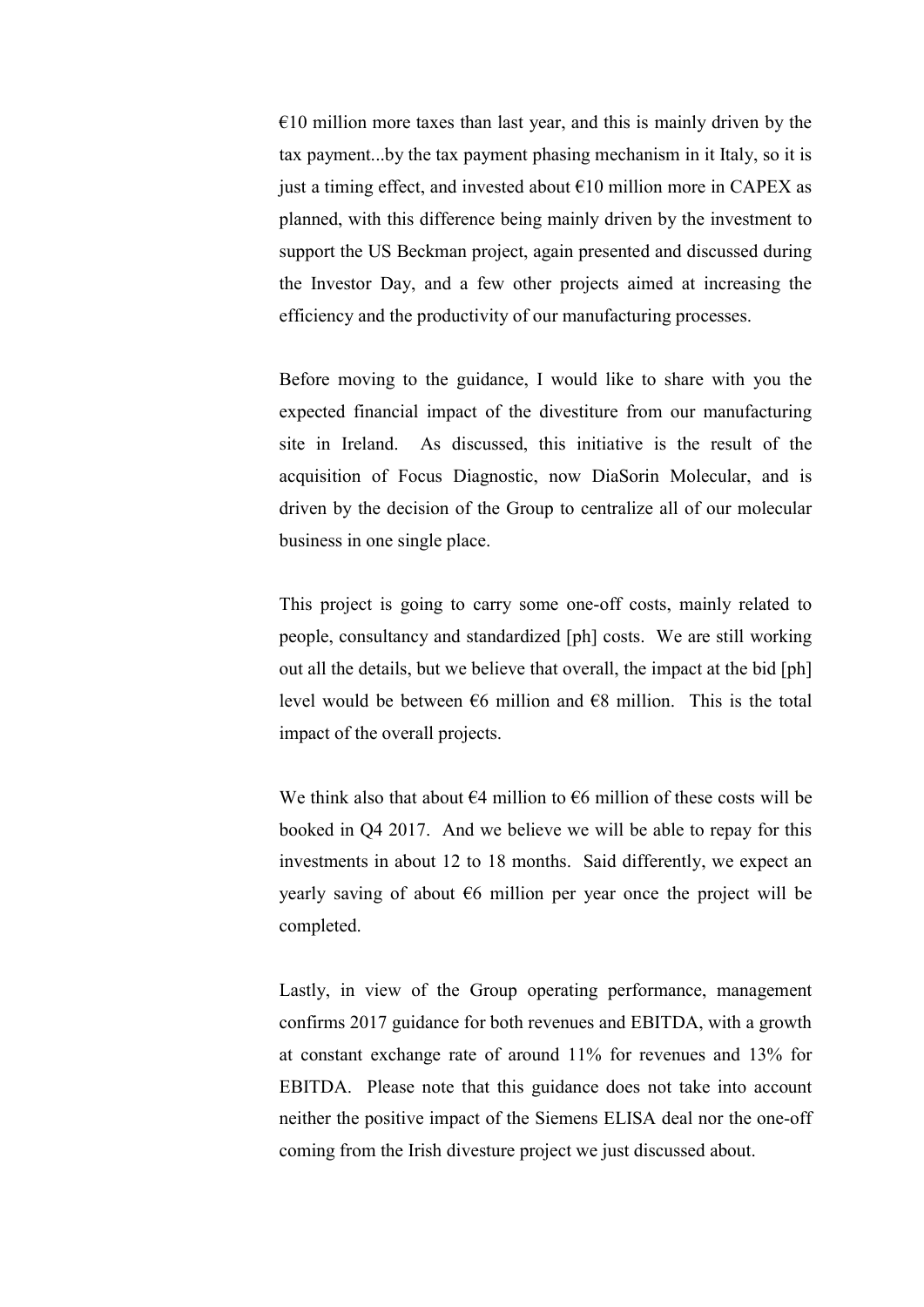Now let me please turn the line to the operator to open the Q&A session. Thank you.

Q&A

OPERATOR: Excuse me; this is the Chorus Call conference operator. We will now begin the question and answer session. The first question comes from the line of Pataki Maja of Kepler Cheuvreux.

- MAJA PATAKI: Yes, good afternoon and thanks for taking my questions. Carlo, I have a question. You are giving us an indication on the negative impact from the 2 effects due to the hurricane effects, so basically the last months [ph] hurricane effect; and the move of some of the shipments due to the distribution agreements. Did I correctly understand you that you said both effects, taken together, have a  $\epsilon$ 3 million negative impact in Q3? Just wanted to clarify that. Then, the second question is related to your one-off costs. Basically, on your Slide #13, you say that you had  $E2$  million one-off costs related to the new logistics model. Now we're going to have another  $\epsilon$ 4 million to  $\epsilon$ 6 million related to the closing of Ireland. So in total, we should be expecting for the full year  $\epsilon$ 6 million to  $\epsilon$ 8 million one-off effect. And then the last question, I'm sorry, I didn't quite understand. Can you elaborate a bit more in detail what's the initiation of the legal action is concerning in US? Thank you.
- CARLO ROSA: Okay. I will take your first and last question, and then P.G is going to cover the one-off. Yes, indeed, the negative impact, a combination of the hurricane in the US and the shipment delay is roughly  $\epsilon$ 3 million. Please note that these are 2 very different effects.

 The hurricane, Vitamin D testing is lost because, simply, it was not done in that quarter, and we don't expect it to be postponed to the following quarter. And so what we are seeing in fact today is that the volume are back to where they should be, but not...certainly, you're not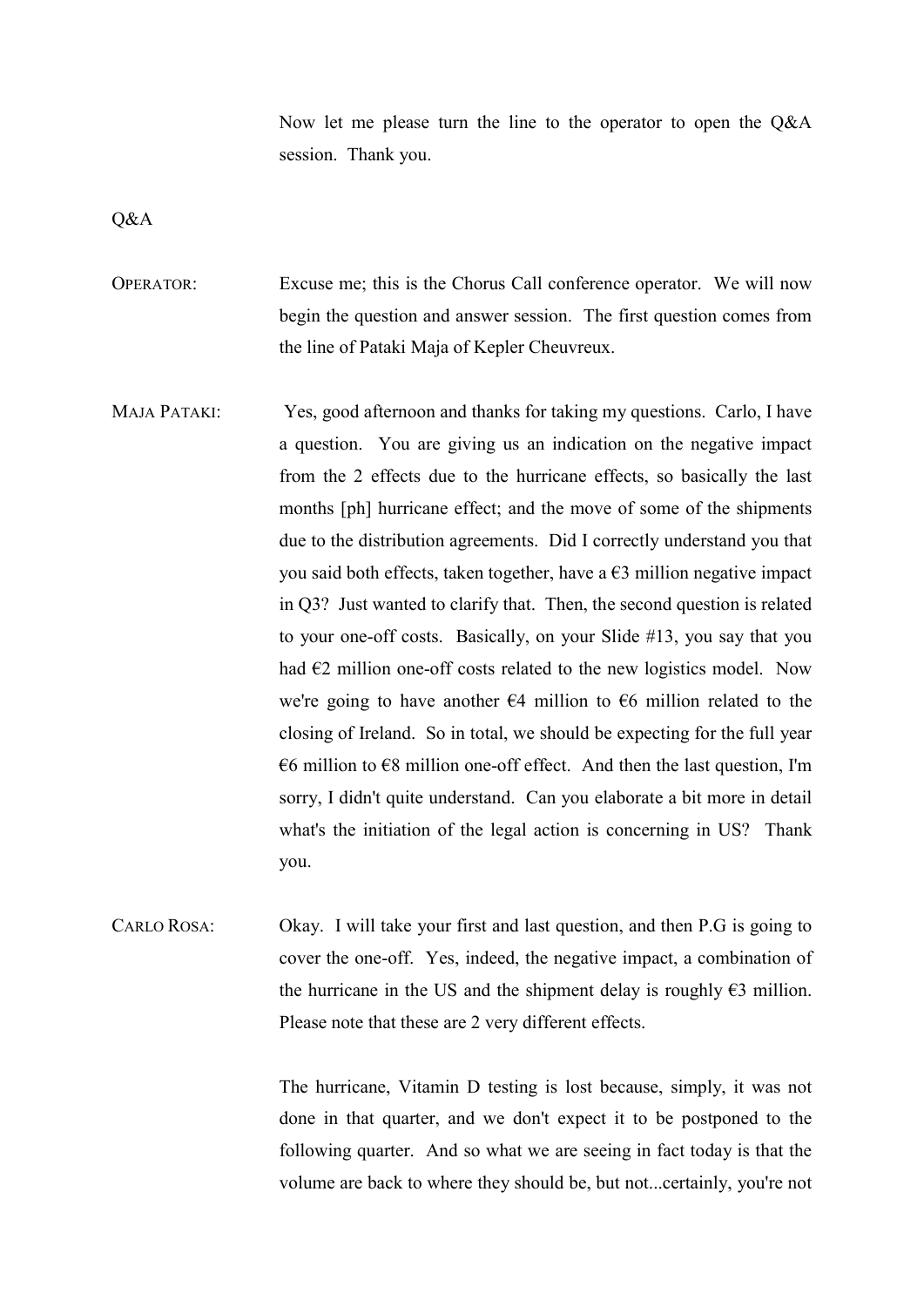going to get back the testing, whereas the shipment has been simply a decision of the Company to move from one quarter to the other. So certainly, that effect you will see in Q4.

 When it comes to the legal action, it's relatively straightforward. We have one product that we distribute in the European environment. It's a stool product. And we intended to bring this product to the United States and go through with the approval and start commercializing this product. We are in the phase of filing the approval with the FDA, so the product is not being commercialized yet. We are actually ramping up clinical studies, and then we are...we're planning to commercialize the product sometimes next year.

 Meanwhile, legal action is being brought against the Company by a third party claiming that there has been infringement of certain rights of this company. And we have then initiated an action that is supposed to resolve this dispute by...and it's supposed to be done and over by summer of 2019. So what you have today, you have the one-off legal costs, which are management in preparation for the hearings, which will happen in the summer of next year.

MAJA PATAKI: Thank you.

PIERGIORGIO PEDRON: Hi, Maja, this is Piergiorgio speaking. Going back to your questions about the one-off, yes, you heard correctly,  $\epsilon$ 2 million one-off are already embedded in our numbers, and they happen in Q3. And they regard both the logistic hub, the European logistic project and some one-off litigation costs. And then, we expect to have in Q4...so not yet embedded in our actuals,  $\epsilon$ 4 million to  $\epsilon$ 6 million costs at EBITDA level related to the project to divest...of the divestiture of our manufacturing site in Ireland, so  $\epsilon$ 2 million already embedded in our numbers,  $\epsilon$ 4 million to  $\epsilon$ 6 million to happen in Q4. Overall, the total project is going to bring  $66$  million to  $68$  billion, but because of IFRS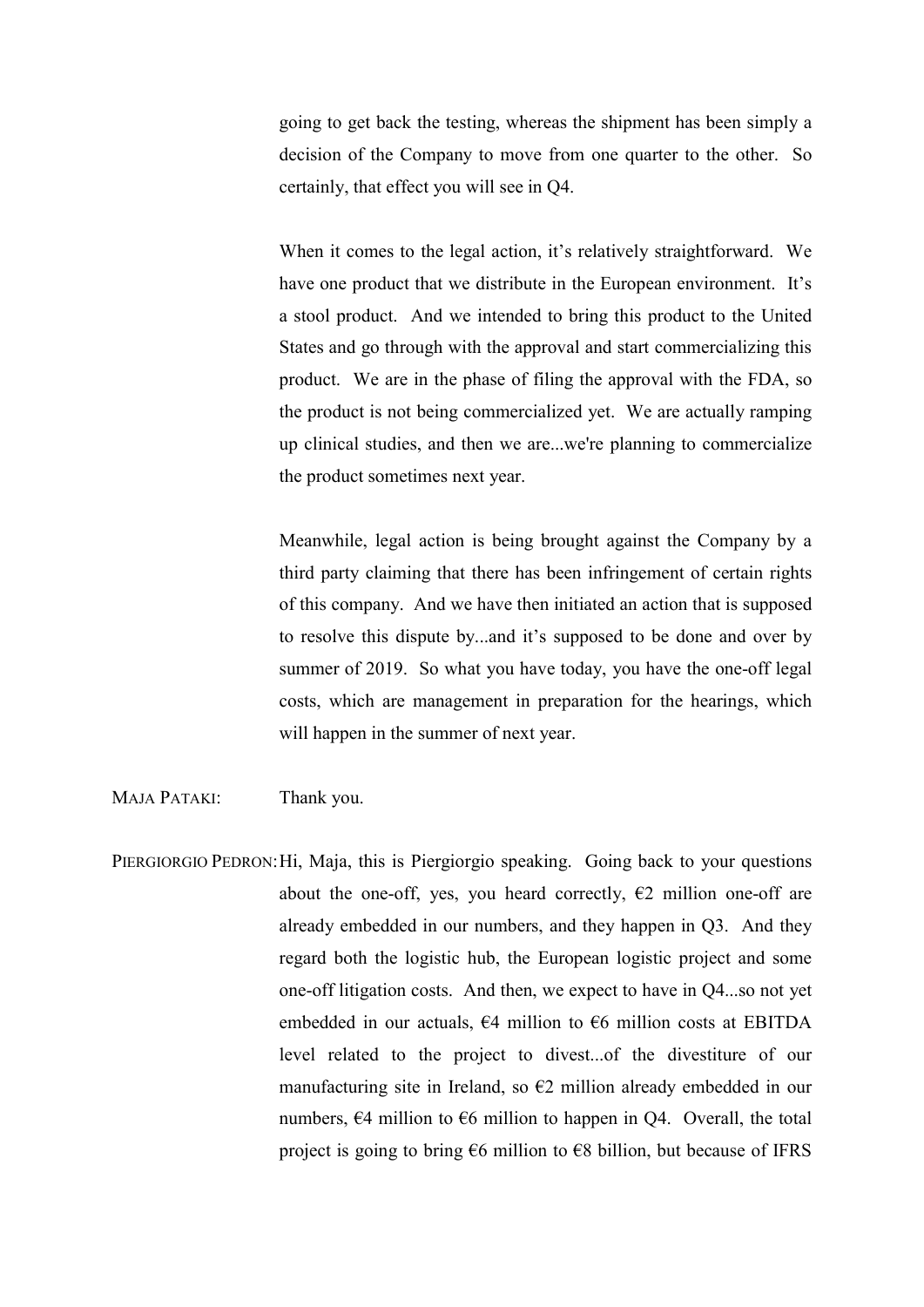regulation, we will have to start accrual for most of those costs starting from Q4.

MAJA PATAKI: Okay, that's very clear. Thank you.

PIERGIORGIO PEDRON: Thank you.

OPERATOR: The next question comes from the line of De Bellis, Luigi with Equita SIM. Please go ahead.

- LUIGI DE BELLIS: Yes, good afternoon to everybody. Four question from me. The first one is related to the Siemens acquisition. Could you quantify the impact at say at the EBITDA level expected from Siemens in Q4? Second question, could you update us on the Italian Patent Box and the potential impact? The third question on China. Could you give us an update on the market trend in China and on 2,-invoicing policy? The last question on the free cash flow generation, could you provide some indication about the net financial position expected by year-end. Thank you.
- CARLO ROSA: Piergiorgio, if you cover Siemens, Patent Box and free cash flow, I do China.
- PIERGIORGIO PEDRON: Yes. So let me start from Patent Box. So I believe we have some good news here. We have been recently contacted by the Italian tax authorities. Again, you know how it works in Italy. So as long as you don't have a signed piece of paper, everything can change. So said that, I believe we have good news because we have been contacted by the Italian tax authorities. They told us they basically agree with the way in which we did our filing. We did our filing back in 2015. We are hopeful we'll be able to conclude our audience with the tax authorities. By the end of the year, we will have a rollback mechanism.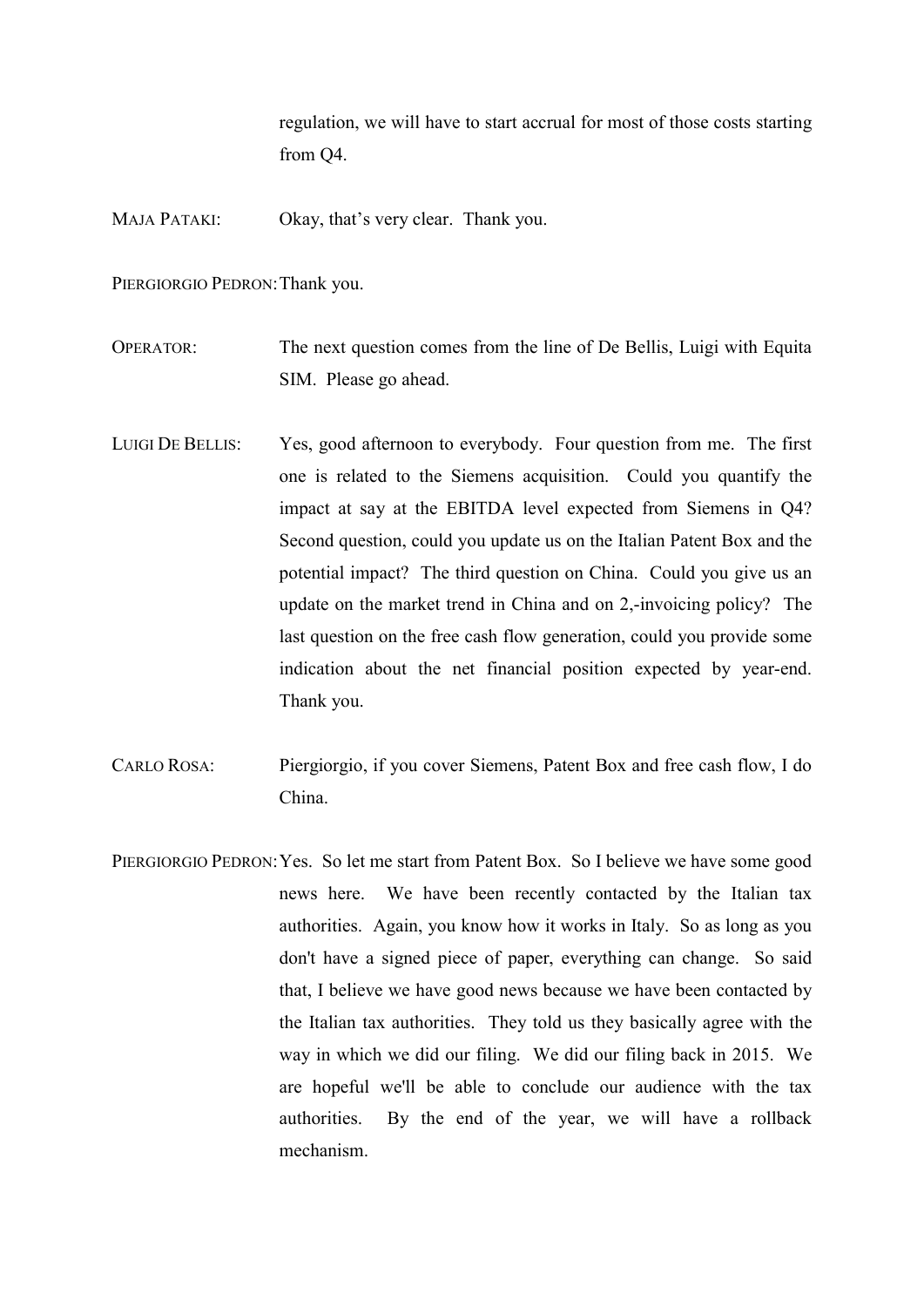So again, hopefully, we will be able by 2017, so this year, to have the cumulative effects of '15, '16 and '17, and then we will enjoy the benefit of this Patent Box also in the next 2 years, because this is a 5 year selective tax regime. After that, we will have to re-file again. But the good news is that tax authorities told us they approved our proposal, and I believe the original estimate, which I made, which was  $\epsilon$ 2 million to  $\epsilon$ 3 million, could be on the conservative side. If eventually the discussion will go as we hope, potentially the impact could be a little bit better than that per year. Which means that in 2017, again, if we will be able to file the documents...to send documents before the end of the year, we will an impact, which is, let me say, around  $E10$  million, at least.

 Going back to Siemens, I believe we said when we bought the business that yearly sales...2016 yearly sales of this business was around  $646$ million. A part of those sales are made up of instruments and services, and a big chunk, obviously in reagents, which is what we are interested in. In Q4, you should not expect 1 quarter of full year sales because when Siemens…when we bought the Siemens...when we bought the business from Siemens, they somehow asked their customers to build up a little bit of stock to manage with the transition period. So I believe that if you say that run rate is  $\epsilon$ 10 million per quarter, normal run rate, considering that in Q4, we have this startup kind of a phase, you should imagine something like  $\epsilon$ 6 million to  $\epsilon$ 7 million.

 In terms of EBITDA, I'm not giving you the exact number. But just to help you think about it, in this business, the manufacturer is Siemens for their production. So the gross margin is going to be a little bit lower than the gross margin we are used to. But in terms of OPEX, this business is having lower OPEX ratio compared to our OPEX ratio. That's to say that all in all, I believe that at EBITDA level this business is not going to be dilutive at all. Then, as the conversion will progress, the EBITDA margin will obviously be accretive because we will get clear sales with not a proportional increase of OPEX.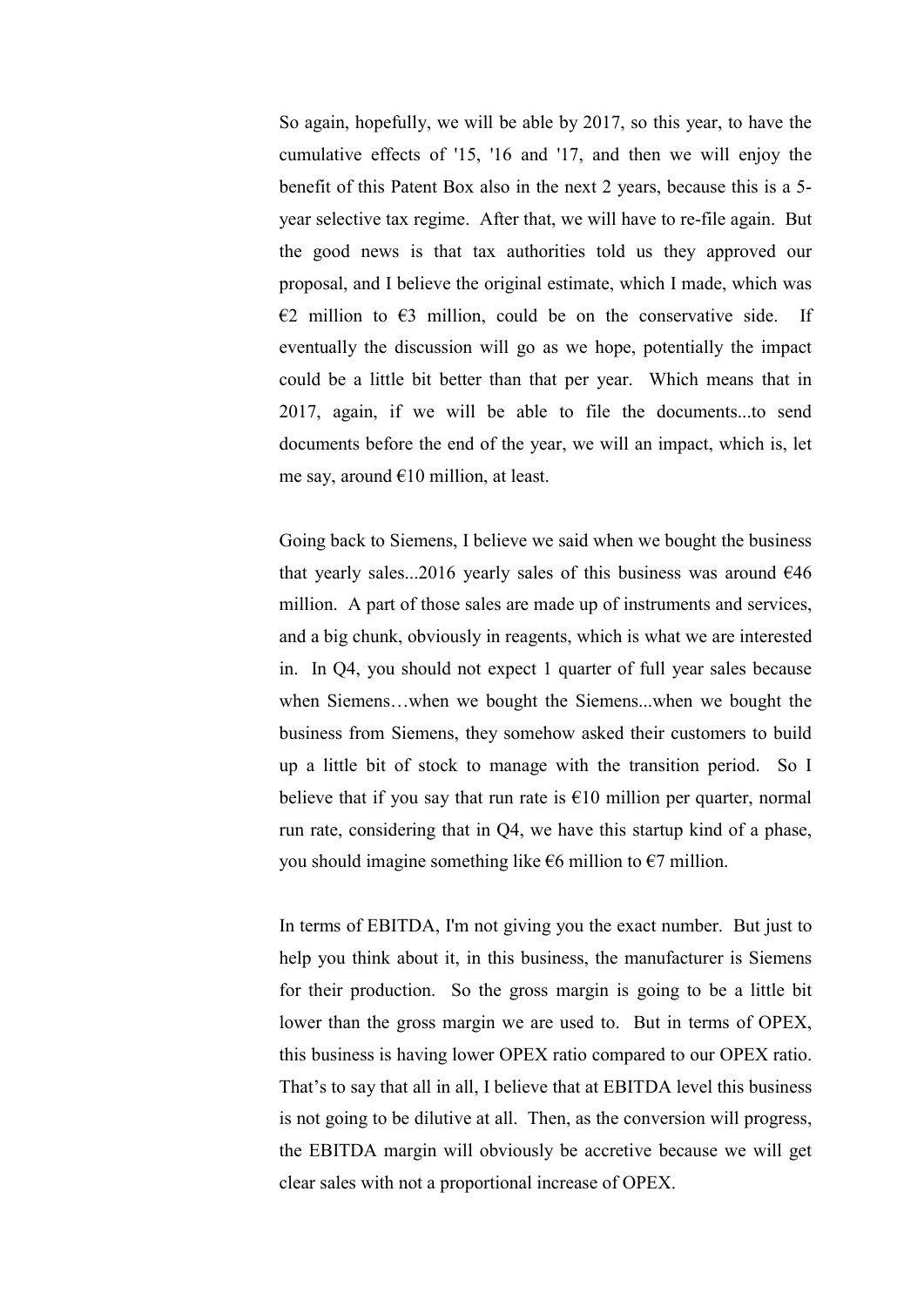In terms of net financial position at the year end, I'm not able to provide guidance there. We've never provided guidance in terms of net financial position. What I can tell you is that you should take Q4 last year, and you can see the we still have some additional CAPEX investment we're doing to support our Beckman strategy in the US, to support the...all the operations we're putting in place or the investments we're putting in place to increase our manufacturing efficiency, you can find a meaningful ballpark number.

CARLO ROSA: Great. The last point that you wanted us to cover has to do with China. Look, in China, I think that the trend now is fairly clear, and there are 2 elements, which are interesting to highlight. The first one has to do with the fact that if you look now at class 3 hospitals and class 2 hospitals in China, you see a different progression of volumes. Because it's very clear that the class 3, which was saturated before and is showing volume increase, which is low single digit, so 1% 2% to 3% volume increase.

> Whereas if you go to the class 2 segment, you see an increase that goes high double digit of between 15% to 20% and the reason is that on purpose the government is pushing people...is pushing a migration between class 2 to class 3, to decongest the class 3 in favor of the new class 2 hospitals, which have been built in main cities. So this is one interesting element. So depending on where your installed base is, you benefit by this endogenous growth rate.

> The second one, which is certainly happening, and again, I believe has to do more with an exceptional 2016 rather than the '17, is that birthrate, so number of newborns that happened last year, which was phenomenal, 17.5 million newborns versus an average, which is between 15.5 million and 16 million, certainly has been an outlier. And so what you see in 2017, the newborn to go back to where it should be, so around 16 million. That carry-on effect for those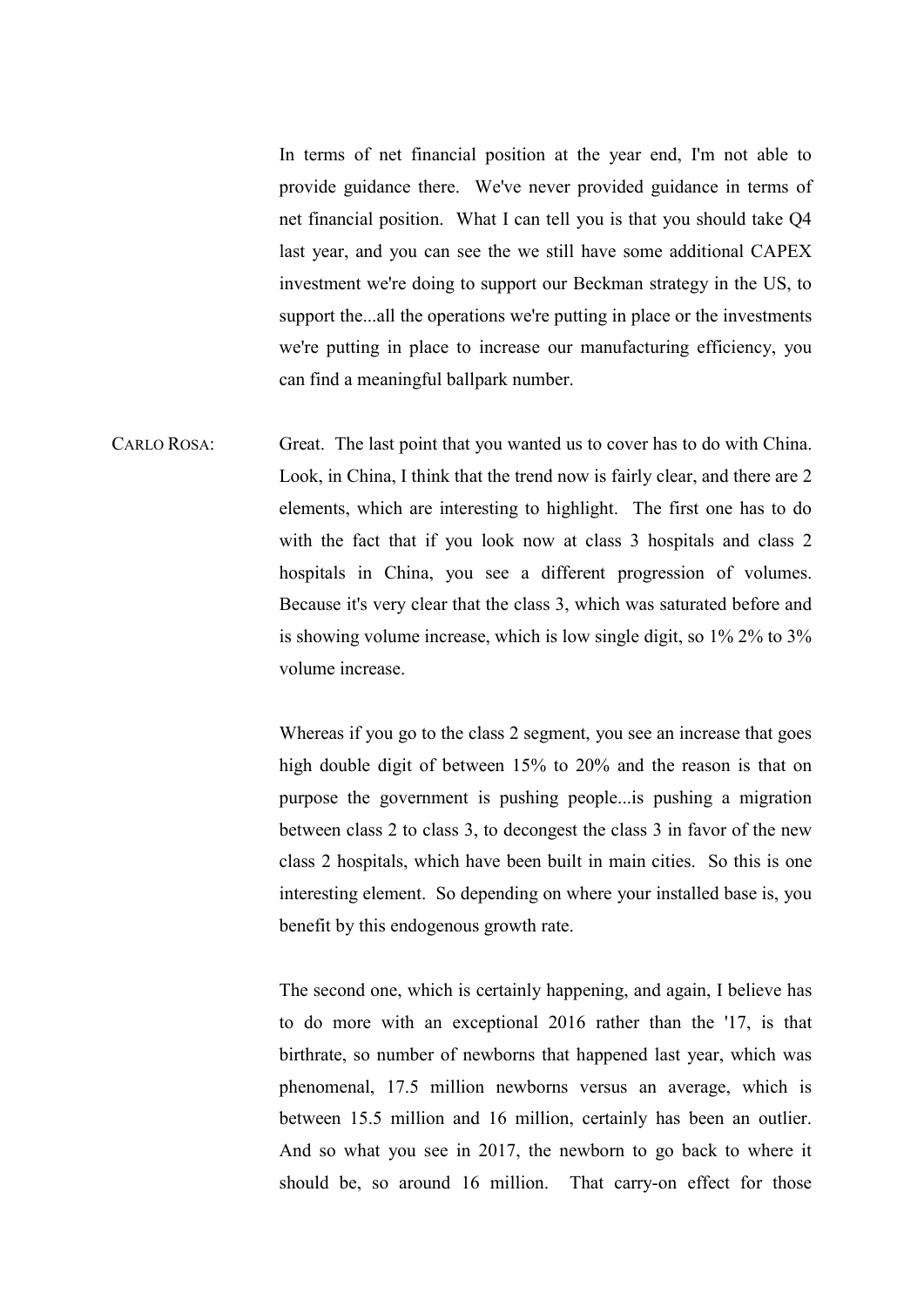companies, for example, like DiaSorin, that have been, as you know, a good chunk of our revenues in infectious disease in China are related to products for pregnancies, mainly for prenatal disease, infectious disease testing. And in fact, we see the dynamics of volumes that in 2016, in certain clinics, maternal clinics that we see this decrease in volume.

 As far as everything else is concerned, we don't see yet an impact of double invoice policy. We certainly see our new distribution model to become more popular. That has to do with this GPOs [ph], let me put it that way, our logistics center. So Group versus organizations that are today formed as a result of consolidation of distributors that are coming a reality companies have to deal with, especially in the main [technical difficulty] DiaSorin today, we are actually selecting a couple of GPOs with which we will like to form strategic alliances in order to guarantee continuity of distribution in certain key strategic areas.

- LUIGI DE BELLIS: Okay, thank you. Just a follow-up, if I may. Could you update us also on the US tax reform and potential impact for you?
- PIERGIORGIO PEDRON: Sure. So again, a lot of moving parts here. But on November 2, the US House Tax Committee released its proposed law. We are still going through all the details of the proposed law, but from our first reading [indiscernible]. We are expecting a tax saving in the range of  $€10$  million per year.

 As you might have read, the federal tax rate has been reduced from 35% to 20%...or the proposal is to reduce the federal tax rate from 35% to 20%. At the same time, some deduction, tax deduction will be taken away. And the most important one is the state tax deduction. If we compound all of these effects, and if the law will be approved, we should be able to report, starting from next year, lower tax rate in the US again for 10 million US dollars. And Luigi, going back to your question before on the financial position, again, I'm not going to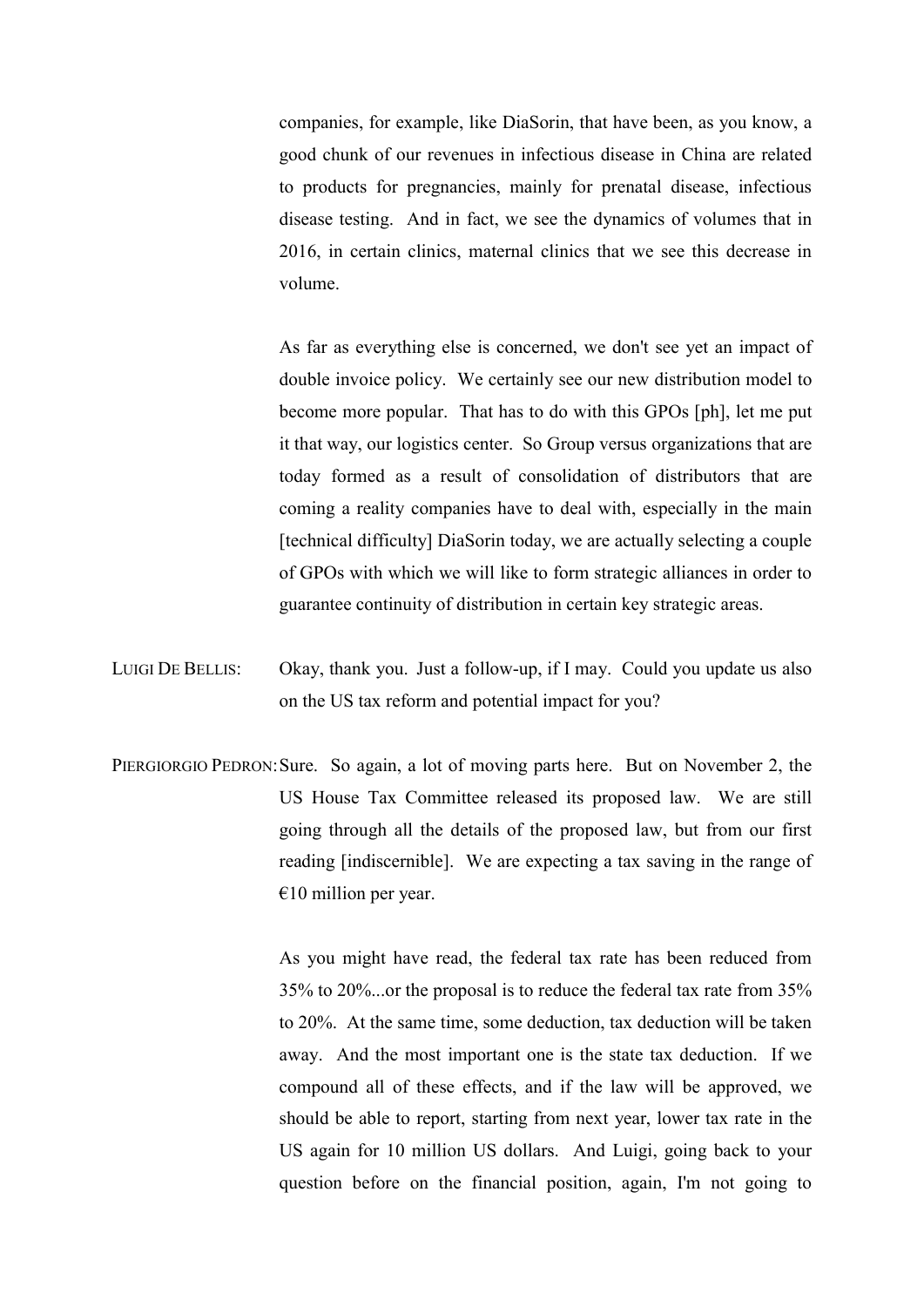provide you guidance as we never did. But if you want to do your modeling, remember that we are going to pay back to Intesa Sanpaolo [ph] bank, that financed the acquisition, helped us financing the acquisition of the Focus business, we're going to pay back in installment of  $E12$  million in Q4...at the end of Q4. And this is reported in our statutory financial, so you can see it there.

- LUIGI DE BELLIS: Thank you very much, very clear.
- OPERATOR: The next question comes from the line of Bardo Scott with Berenberg.
- SCOTT BARDO: Actually, this is Scott Bardo from Berenberg. Three questions, please. Firstly, just on the Irish manufacturing facility consolidation. I can't recollect you talking about this initiative during your 3 plan in the summertime. So I just want to understand, is this plan incremental to your initial communication? And does then the cost savings of  $\epsilon$ 6 million incremental to the already outlined  $\epsilon$ 10 million to  $\epsilon$ 15 million, if you can confirm that, please? Second question relates to Siemens, now you've obviously have this business in the organization for a short period of time, can you just be a little bit clearer, please, as to what the revenues on a full year basis we should expect from this asset? I think you just mentioned something like  $E(40)$  million. So is it that the revenue contribution differs from how you saw it when you acquired that business? If you could just a little bit about the moving parts there so we can model that correctly, please? Last question is on Molecular. Molecular, I think relatively poor growth this quarter, say, 7% or so constant currencies, 1% reported. Can you provide a little bit of justification here? I understood that the expectation was for broadly double-digit growth from the Focus business. Can you talk a little bit more about why the trend was a little bit poor this quarter? Thank you.
- CARLO ROSA: Okay. Scott, I will cover the...your 3 questions. First one, is it fair to say that our LTP [ph] did not include the closure of the plant? Because this decision has been taken after that, however, it is also fair to say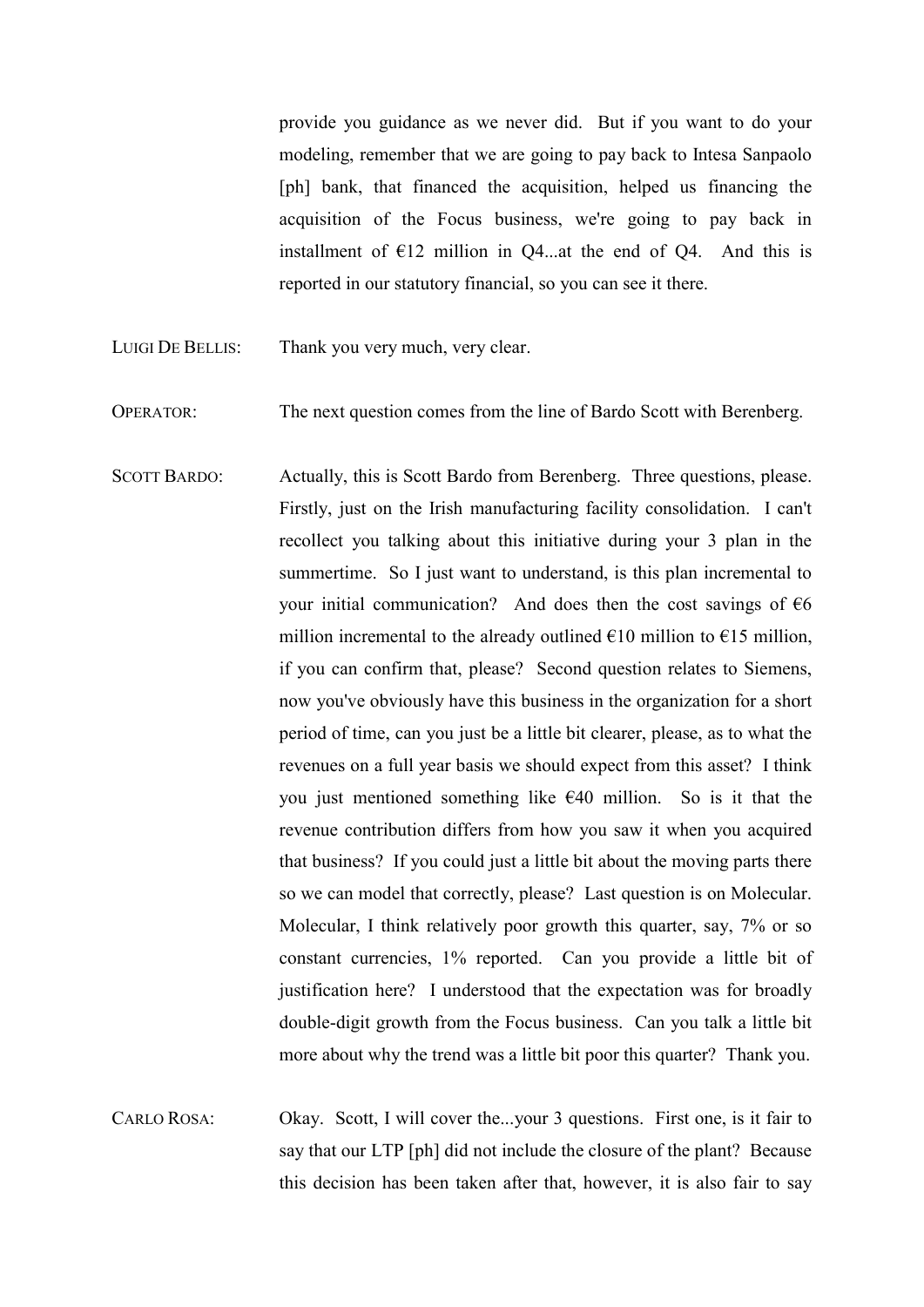that our LTP in...in our Irish site, we actually host 2 types of businesses. We have an ELISA business manufacturing, which is part of...which is part of the original business that we had purchased in Ireland from Biotrin, and it was actually moved to this facility, as well as we have all the Molecular activities related to extraction business and LAMP business.

 So what we had in the plan were synergies associated with consolidation of ELISA. But we did not have synergies associated with closure of the business, right? So in...to make a long story short, I don't think that you can take what we've indicated in the LTP and then mathematically add the roughly  $\epsilon$ 7 million savings. But I would say that a good scenario would be that you could have an incremental  $\epsilon$ 5 million over...of more savings once this is also in plan, okay?

The second one, Siemens, is roughly around  $E$ 40 million in revenues, as a combination of reagents and instrumentation. This is what we inherited from Siemens. Keep in mind that again here, there is...the only reason why we bought this business is not to promote ELISA, but it's to provide to our people between 200 to 300 customers that are suitable for cannibalization and placement of LIAISONs. Therefore, what we are not going to do, moving forward is, we are not going to sell instruments any longer, as Siemens was doing. And these instruments were...because these were systems intended to support the ELISA business.

 And just to give you a ballpark number and believe me, I am going by memory. We are probably talking about roughly  $\epsilon$ 5 million per year of instrument and service sales, clearly, much lower margins that are not going to be continued in our business model? The third question I have is molecular. And again, I understand is, unfortunately deceiving [ph], but when we report, let me say, the like-for-like and then we discuss about what we call molecular. The truth of the matter is that, molecular is not only molecular.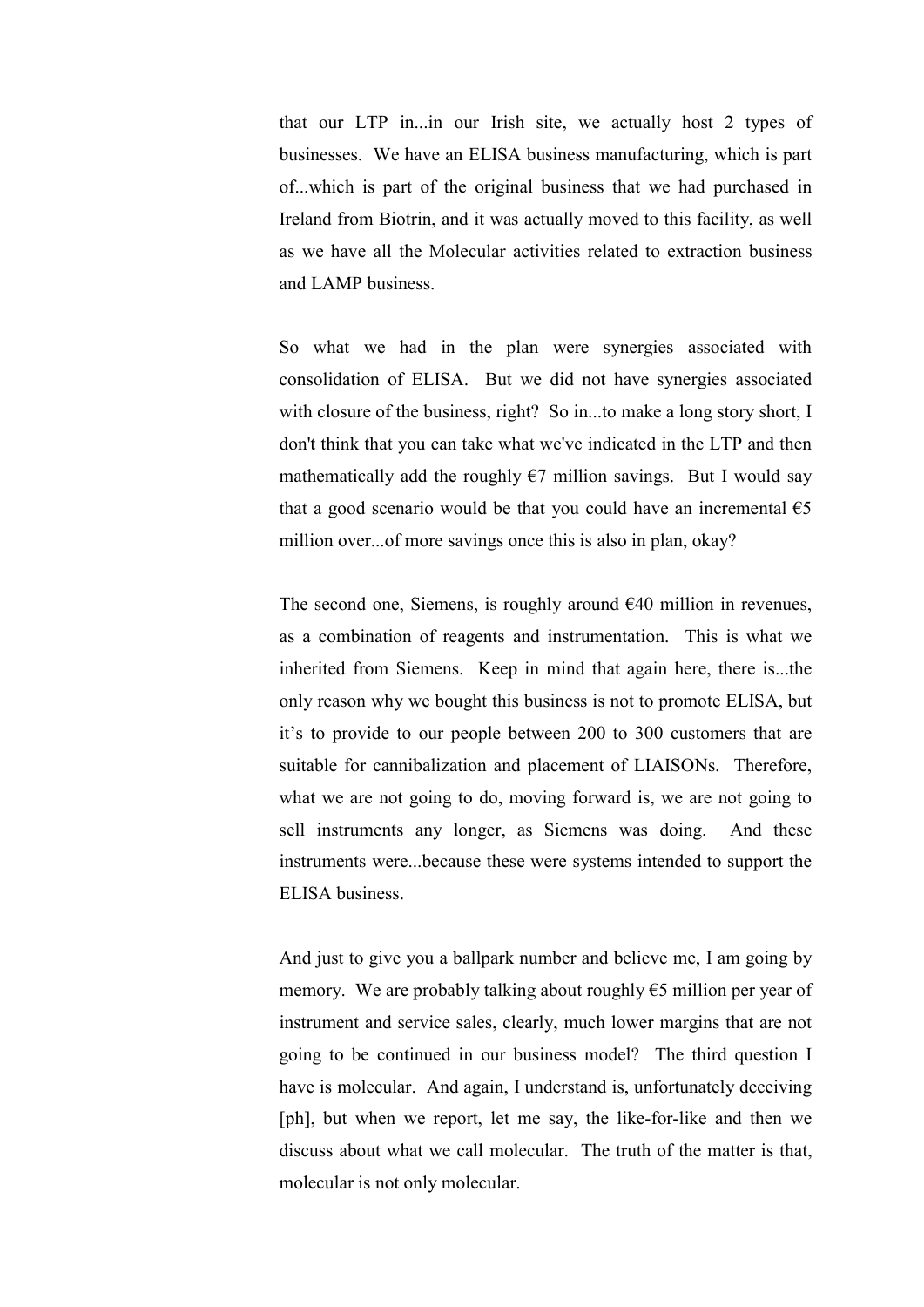Molecular is a combination of two technologies, truly molecular PCR products, the ELISA [ph] Simplexa line. And then we have a bunch of ELISA IFA business that still sits there…is seasonal, has a lot of to do with specialty kits, and is profitable business, certainly profitable, but certainly not growing. So when we report the growth of 7%, it's growth of pretty much a combination of the two.

 Now, if you carve out the non-molecular business and you just stick to the molecular part, you have low double-digit growth from this business. But again, also when you look at this molecular business, so…the low double digit, its combination again...and I am sorry for the confusion, but unfortunately, this is what we bought. It's a combination of two types of businesses, one third of that business is pretty much a very large contract with Quest, because if you remember, this company belongs to Quest and actually it was supplying to Quest lots of molecular products, especially ASR for Quest to develop their own LTD. And that business...part of the business is relatively flat, because it only grows with growth of Quest volume. So you may expect at best growth of 2%, 3%, which is what I believe Quest is reporting as volume growth overall.

 And then there are two thirds of the molecular business, which is truly end-user business, and that is growing high double digits, okay. So if you ask me for a qualitative determination of business and expectation. Yes, it is growing as we expected. We didn't buy \$80 million worth of molecular, but just a combination of molecular and specialty ELISA. And again, within molecular, there is a Quest contract, which follows certain dynamics and the non-Quest business, which is the business directed to roughly 300 hospitals in the US which follows a complete different dynamic. We may decide and moving forward next year, to represent this business a little different, because I understand it's generating confusion sometimes with analysts and investors.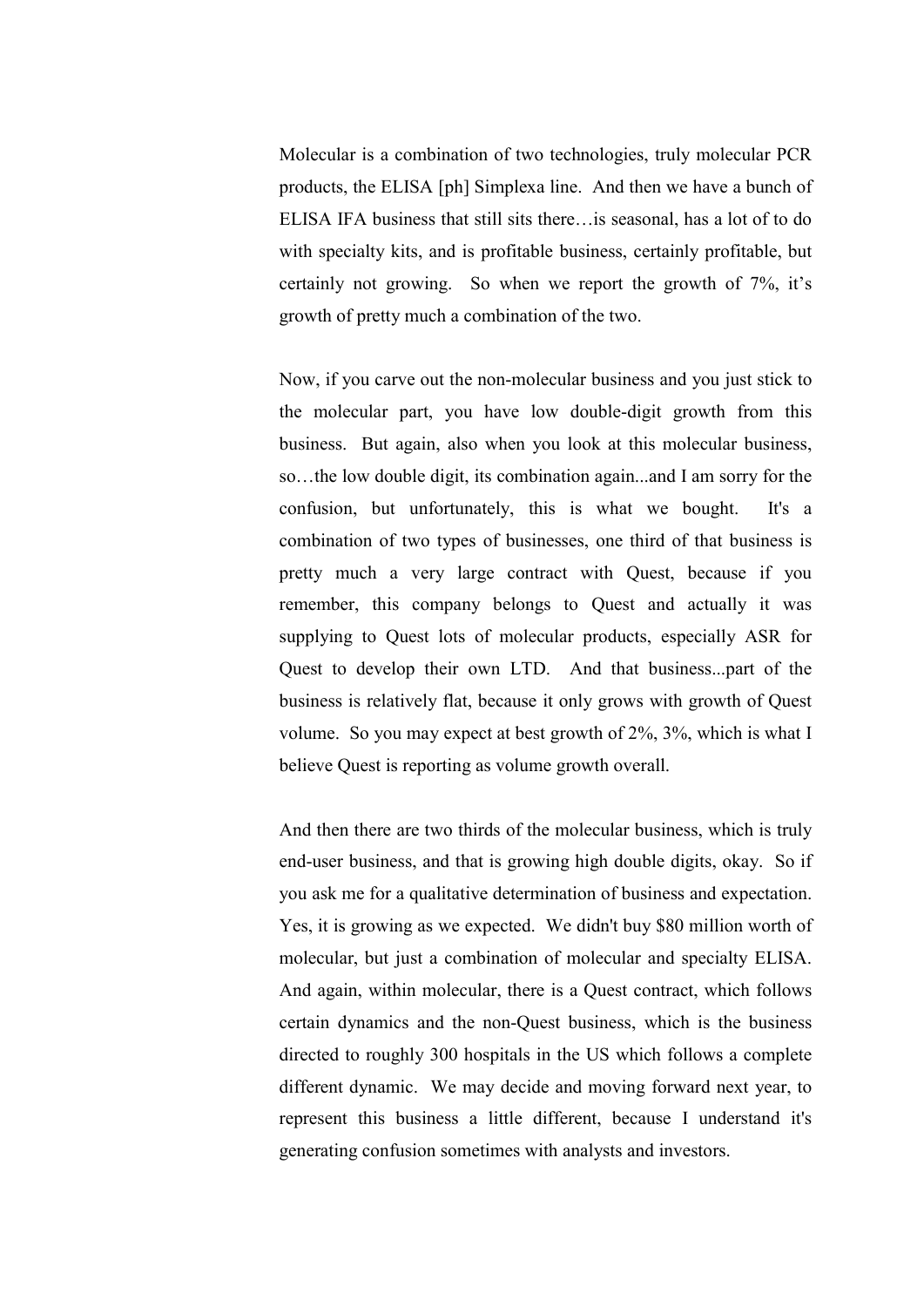- SCOTT BARDO: Okay, alright. Thank you, and thanks for the answer. So just a followup, please, and just to make sure I am crystal clear here, because your new...or your 2019 guidance framework called for flattish margins by 2019. But with this incremental 5 million as payback from this consolidation, pure math, suggests  $\epsilon$ 5 million additional EBITDA which is 100 basis points margin progression by 2019 as a sustainable improvement, rather than flat. So I just want to make sure, I understand that correctly, that the consolidation you make will lead to 2019 margin improvement. That's just basically what you are suggesting, if I understand correctly? Thank you.
- PIERGIORGIO PEDRON: Yes, Scott. Hi, this is Piergiorgio speaking. Yes, the three years plan guidance did not include the  $\epsilon$ 5 million Carlo just talked about, coming from the Irish manufacturing site shutdown, you know, at the same time, we are talking about 2019 guidance, and you really should allow us some flexibility there. But from an pure mathematical viewpoint, what you are saying is fair. Our model did not include the  $\epsilon$ 5 million.
- SCOTT BARDO: Very good. And just very last one, if I may, very quickly. Just on tax and I appreciate your comments and there is a lot of moving parts here. But just to assume the patent...Italian Patent box situation and to prevent some sort of sustainable future perspective over the next few years, something like a 30% tax rate makes sense for 2018, 2019. Appreciate it could be lower than that this year depending on your collection.
- PIERGIORGIO PEDRON: So what's going to happen is that in our Group, we have mainly two big tax payers which are US and Italy. They represent more or less 80% of our tax payers. In Italy, we are going to have hopefully, again, hopefully, the effect of the patent box, one-off in 2017 quarter [ph] and three years 2018 and 2019, we are going to add those you know,  $\epsilon$ 3 million to  $\epsilon$ 4 million, we will see. Then, the Patent box is...an area…yes, per year. Patent box is an elective tax regime which lasts for 5 years. So we will have to apply for a new Patent box coming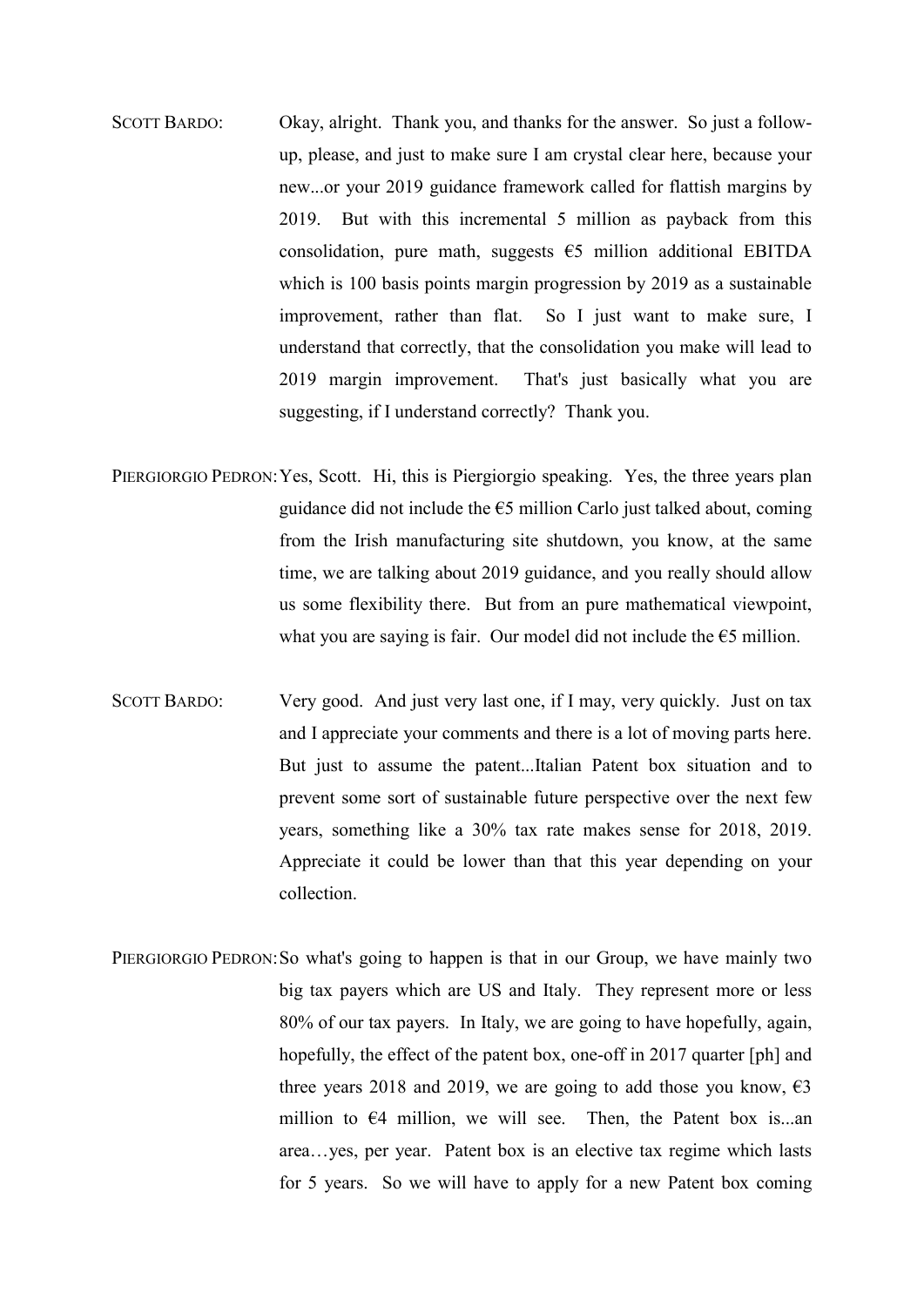2019. So until 2019, we are covered, then we will have to apply for a new one. Will we be able to get it? Will the law still be there? Hopefully so, but you know, I can't commit. And this is definitely not included in our 3 years guidance. Mid of these, nor the Trump...socalled Trump Tax Reform.

 For the US again if the law will move on as it is now, and no changes, we are going to have a reduction of \$10 million per year. So if you pile it on you have a \$10 million. So let's call the \$10 million at current exchange rate,  $\epsilon$ 8 million plus the 4 million you get from Italy on the Patent box if it will be approved, we will have  $\epsilon$ 10 million,  $\epsilon$ 12 million less taxes on our Group profit starting from 2018 on a recurring basis, if everything will go as we hope.

- SCOTT BARDO: Thanks very much.
- OPERATOR: Once again, if you wish to ask a question, please press "\*" and "1" on your telephone. The next question comes from the line of Welford Peter of Jefferies. Please go ahead.
- PETER WELFORD: Hi, yes, just a few quick follow-up questions. Firstly just on the Dublin business. I am wondering with regards to the extraction business and those...I appreciate it's a minor sale. But are those sales just going to be discontinued or can they be transferred to California? Secondly, just wanted to confirm that the European costs, the implementation of logistics and the initiation of the legal action, that  $E2$  million, they are not excluded from the EBITDA outlook, it's only the Dublin site closure costs that are excluded from the EBITDA CER growth rate outlook? And then just finally, on the US litigation; am I right in saying that you've got a similar agreement in the UK and I appreciate that the UK market may be quite small. But is there also an endeavor underway to potentially launch the product in the UK market as well? Thank you.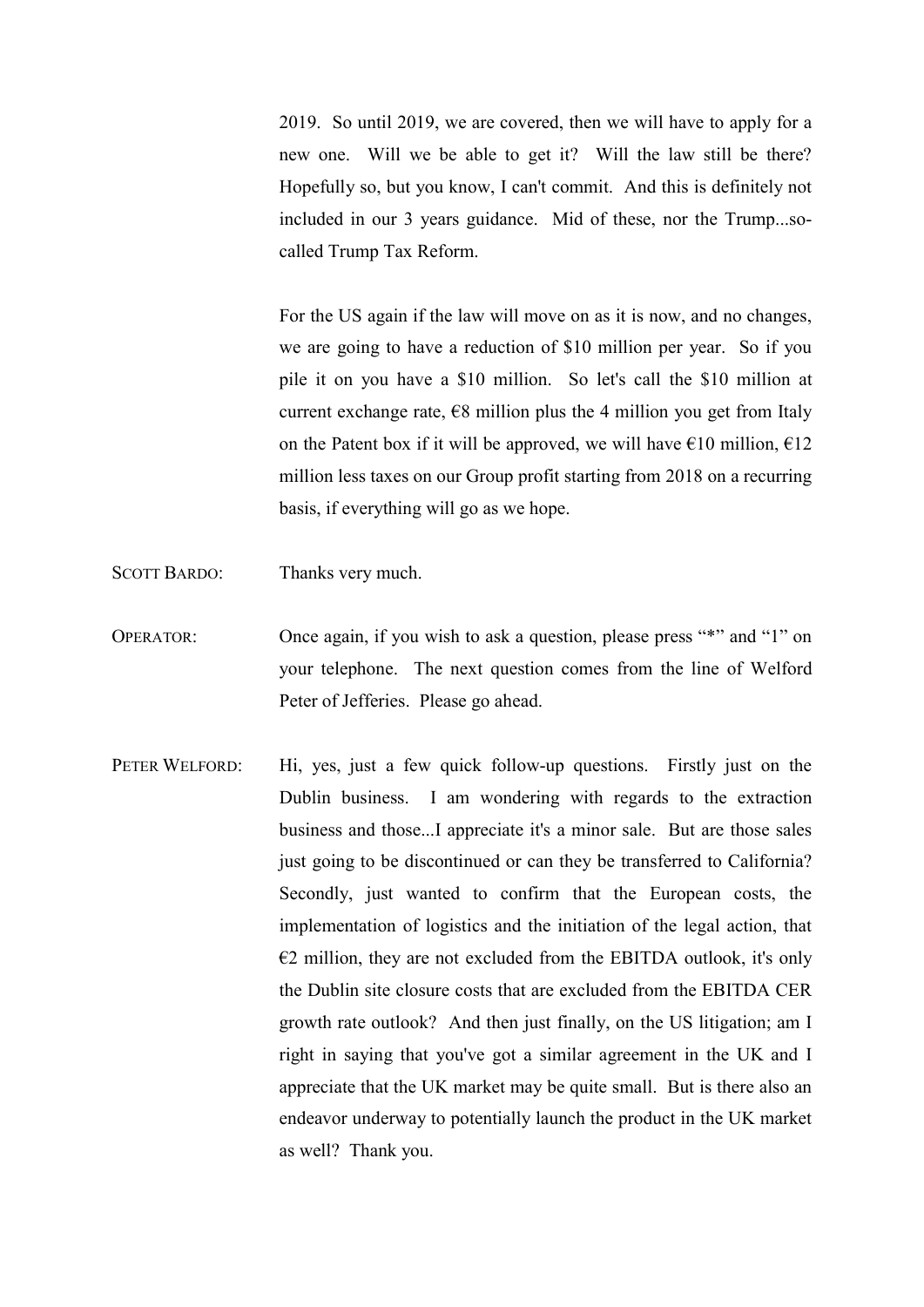CARLO ROSA: Look, yes, UK is also a geography which is covered by this discussion. Let me mention about extraction and then PP [ph] is going to cover the other parts of the question. Yes, in fact, you are right there is a business in the range of  $\epsilon$ 3 million to  $\epsilon$ 4 million which has to do with the ex-NorDiag [ph] business. We are actually evaluating what to do with that piece of business, if it is worth transferring to the US especially in light of the fact that some of these products may become part of our post-transplant strategy for the PCR assays or another opportunity would be to sell this business, if possible to someone that could guarantee continuity of supply to customers.

> In this case, Scott the problem for us is not necessarily to make a significant amount of money out of this sale, but more than just guarantee a continuity of supply to a long list of loyal customers. Notwithstanding that, if we cannot find a solution that guarantees continuity we are going to shut it down and move on with the rest of the business.

PIERGIORGIO PEDRON: Yes, and speaking regarding the cost. You got it right, so the logistic, the cutoff cost linked to logistic platform, European logistic platform and the legal claim are already included in Q3 actuals, and so, you don't have to deduct them from the EBITDA guidance we gave. Whereas for the shutdown costs of the Dublin site, you should you know, as we said in the press release, take them out from the guidance. At the same time, as I believe I said, please remember that we did not incorporate in our guidance the positive asset coming from the ELISA business...the Siemens ELISA business which is going to partially offset the negativity you are going to have from the Dublin shutdown.

PETER WELFORD: Very clear. Thank you.

PIERGIORGIO PEDRON: Thank you.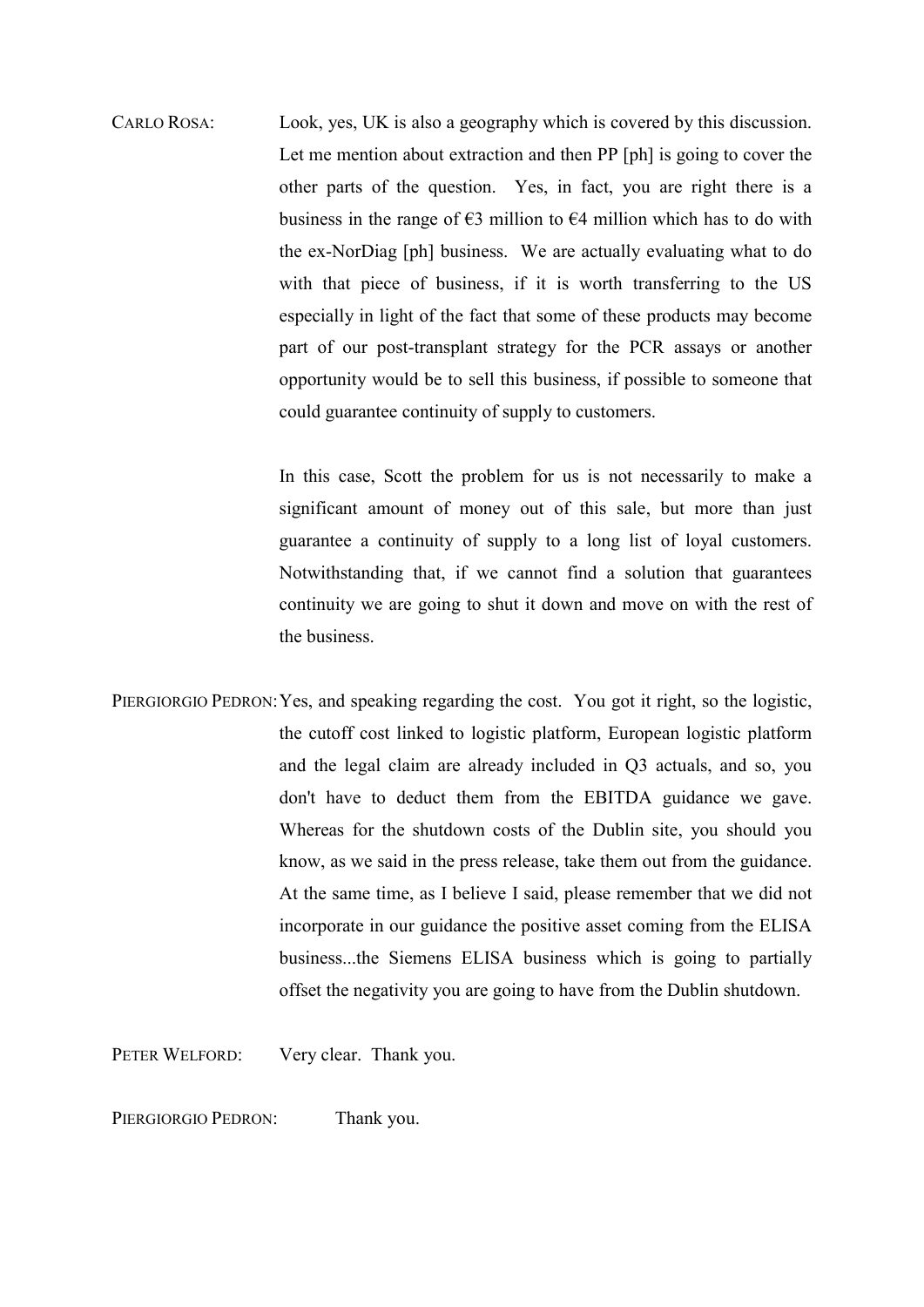OPERATOR: We have a follow-up question from the line of Mr. Bardo Scott with Berenberg. Please go ahead.

- SCOTT BARDO: Thanks very much. And just a quick follow-up. And Carlo, just wondered if you could share some thoughts on the Zika market, this was potentially a bit of a wildcard for DiaSorin. And you...I understand [indiscernible], I wonder if there is any dynamics you can talk about in that category? And also, just a general sort of high-level discussion about the pipeline, how that's progressing, you've outlined some quite ambitious plans for progression the specialty pipeline. I wonder if you could talk a little bit about that, please? Thank you.
- CARLO ROSA: Okay, interesting that you mentioned this. Zika, when it comes to Zika, you know, we…I think we've been always fair saying this is a bit unknown what's the fate of Zika. Today it is...we have our product approved in the US for emergency use and we are following with the FDA to get the formal FDA approval. Today, we do have a certain number of customers in the US using the product, mainly Department of Health, because today, in most of the states in US it is mandatory to provide these samples to the Department of Health for testing, because it's a reportable disease.

 However, the volumes are still relatively low, and did not become yet part of routine testing. I think that this can go two ways, and if you talk to different operators and microbiologists in the US, you get both opinions. One way would be that this becomes part of the prenatal testing and that would immediately create in the US a market over roughly 4 million tests, pretty much in the US on an annual basis we have 4 million new borns. And that would be certainly a very, very favorable scenario for DiaSorin, because as, you know, with our specialty infectious disease assay, we do have very significant market share also in the US.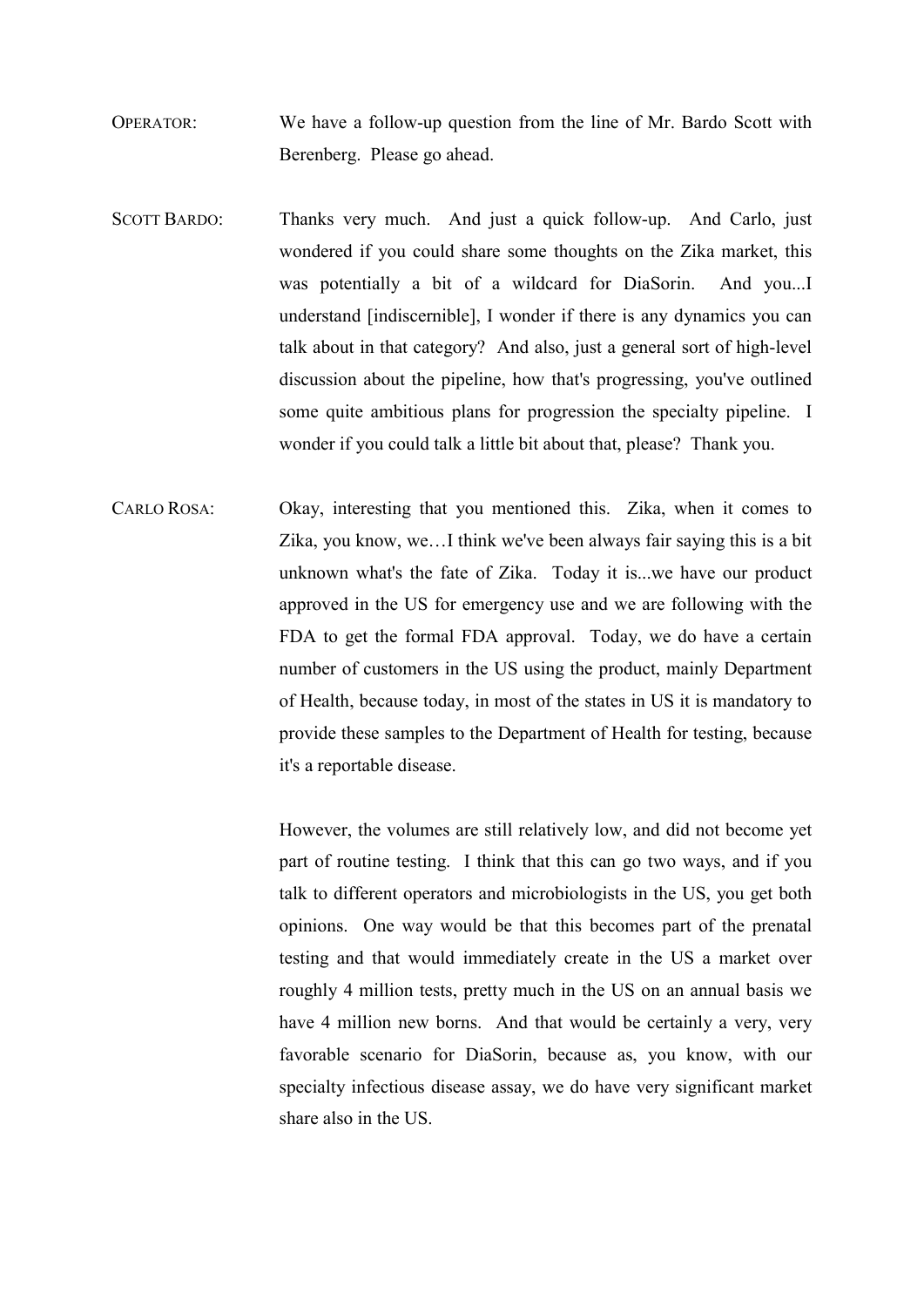The other scenario is that it becomes a regional disease, concentrated more in those areas where you have risk of mosquitoes, so you go down more in the southern areas of the country in Florida and that would leave this Zika as a relatively small opportunity. On top of this, what is…it is very interesting is that through the acquisition of Siemens, we do actually have acquired...we've got access to an ELISA product that Siemens was [indiscernible] specifically designed for Brazil and Siemens has been awarded by the Brazilian government a large tender in the range of 3…€1.2 million, but they're talking about a couple of million tests of Zika which is the kind of testing that today is done in Brazil. Where you know, depending again on the season, wet season, dry season, you see an incidence of Zika, which varies dramatically. By the way, it is counterintuitive, on a dry season, you have a very high Zika prevalence, on a wet season, you have no Zika prevalence, which is not simple to understand, but it is the way how it goes.

 As far as the pipeline of specialty; today, I think we need to distinguish between molecular and immunoassay. When it comes to the immunoassay 70% of the DiaSorin research and development resources, as we speak in 2017 and this will continue until Q1 next year are dedicated to support the registration of the Hepatitis, HIV in the US as part of the Beckman program. And this is simply because we had a full catalog of products that you know we distribute ex-US, but then when we decided to move into the US, we made products...we made few modifications to these products to make them more US oriented. And that certainly took away a lot of capacity from immunoassay product development, notwithstanding that we will launch this year 3 to 4 products as specialties in the immunoassay.

 When it comes to the molecular pipeline, we have stated that it is our intention to have 2 assays FDA clear every year and 4 ASRs are launching in the US market. So far, we got the C Diff launch Europe and US. We've got the HSV mucocutaneous claim approved in Europe